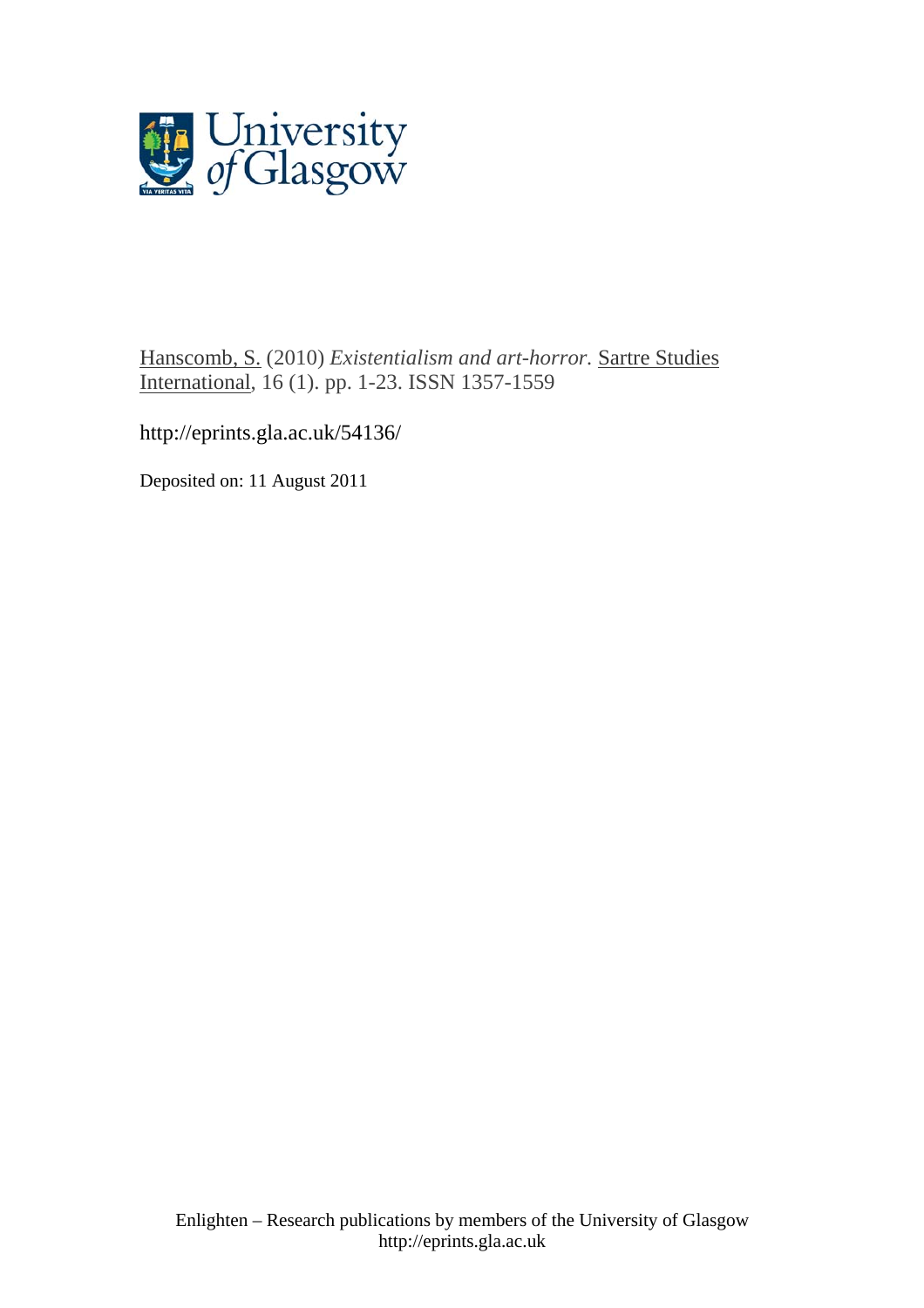# **Existentialism and Art-Horror**

# **Abstract**

*This article explores the relationship between existentialism and the horror genre. Noël Carroll and others have proposed that horror monsters defy established categories. Carroll also argues that the emotion they provoke - 'art-horror' – is a 'composite' of fear and disgust. I argue that the sometimes horrifying images and metaphors of Sartre's early philosophy, which correlate with nausea and anxiety, is a non-coincidental commonality with art-horror explained by existentialism's preoccupation with the interstitial nature of the self. Further, it is argued that, as is the case with some of the more sophisticated examples of the horror genre, the way for existential protagonists like Roquentin and Gregor Samsa to meet the challenge of the horrifying involves an accommodation of these features of the existential condition within their developing identity, and in so doing appear monstrous to others. Lastly, it is claimed that the association between existentialism and art-horror can explain the (paradoxical) appeal of horror.* 

# **Keywords**

Horror, disgust, interstitial, nausea, anxiety, paradox of horror, monster.

# **Contact & Biographical Note**

Stuart Hanscomb University of Glasgow, Dumfries Campus Rutherford McCowan Building Dumfries, DG1 4ZL. UK s.hanscomb@crichton.gla.ac.uk

Stuart Hanscomb originally studied philosophy and psychology, and later took a Ph.D. in existentialism. His working life has been based the North East of England, London and Scotland, and he now teaches philosophy and communication at the University of Glasgow's Dumfries Campus. His teaching and research interests have branched out from existentialism into philosophical psychology and psychotherapy, virtue theory, education, emotions and aesthetics. He also has a separate set of interests that include rhetoric and informal logic.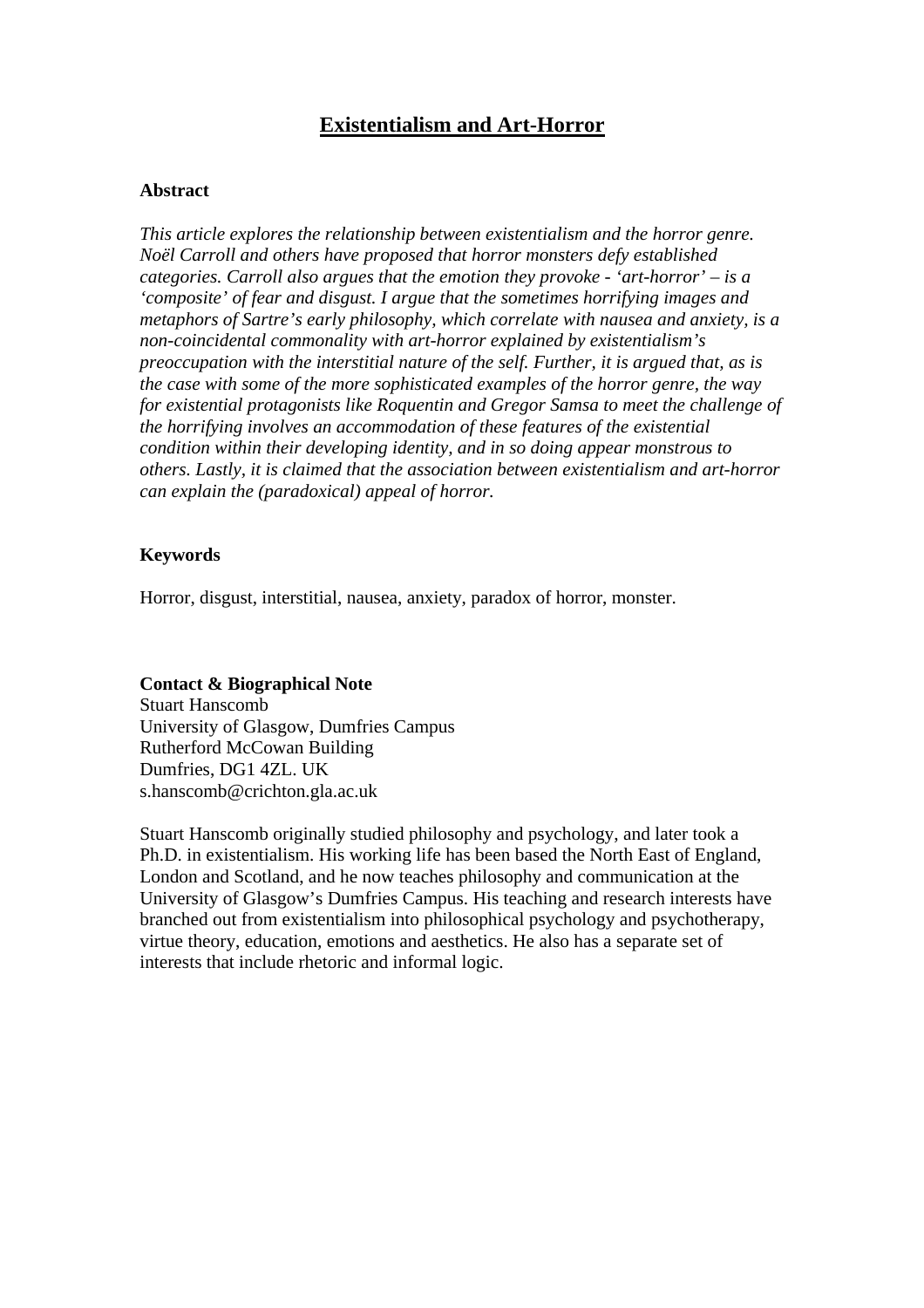# **Existentialism and Art-Horror**

'It doesn't take much for the world to fall apart does it?' (Ben in *Night of the Living Dead*)

'I am no one' (Regan MacNeil's possessing demon in *The Exorcist*)

'What filth! What filth!' (Sartre, *Nausea*)

### **I: Introduction**

 In their bid to disrupt everyday assumptions, writings classed as 'existential' tend to trade in the unusual and the unexpected. Most of the fictional works (and sometimes the non-fiction as well) evoke an uncanny atmosphere; many portray extreme situations (*Fear and Trembling, Thus Spoke Zarathustra*, *Crime and Punishment*, *Heart of Darkness*, *Sisyphus*, *The Plague*, *The Flies*, *The Reprieve*, *Dirty Hands*), and some include elements of surrealism (*Metamorphosis*, *The Trial*, *Nausea*, *No Exit*). This oddness has generated comparisons with subversive, extreme and nihilistic art forms such as absurdist theatre,  $\frac{1}{2}$  film noir,  $\frac{2}{3}$  and beatnik literature,  $\frac{3}{3}$  but so far very little has been written on its relationship with the horror genre.<sup>4</sup>

 My aim here is to show that existentialism and horror share some important features, and that an investigation of this connection can enrich our understanding of both. More precisely, in the first instance I want to highlight the close association between some concepts and imagery of the early Sartre and the horror genre. Then I want to argue that this association is understandable if we realise that the notion of the interstitial – that which falls between established categories – is a central concern in both cases. A development of this point identifies what might be called a 'narrative of awakening' in existentialism that is mirrored in horror fictions. This sees protagonists overcoming their initial rejection of threatening and repelling circumstances and replacing them with a form of acceptance that, crucially, requires a shift in their sense of identity in the direction of the monstrous. Finally, I want to claim that this shared concern helps explain the appeal of horror, and in so doing contributes a solution to the 'paradox of horror' – the question of why we are drawn to films, stories and images designed to provoke emotions we would normally seek to avoid.

#### **II: The nature and paradox of art-horror**

 I take my lead on the nature of the horror genre from Noël Carroll's seminal work The Philosophy of Horror.<sup>5</sup> In this he argues for a particular definition of horror and then goes on to address some riddles of aesthetic emotions, including the paradox of horror. There are three aspects of his theory that are of particular relevance to my aims here. The first is his analysis of what quality or qualities horror monsters will typically possess in order to affect the audience in the appropriate ways. The second is the matter of identifying the particular emotions that are provoked by these monsters and by the narratives in which they are situated. Since the elicitation of strong emotions in its audience is a defining feature of horror, an understanding of what precisely these responses are and what they mean should expedite a deeper understanding of the genre. Third is Carroll's discussion of the 'paradox of horror';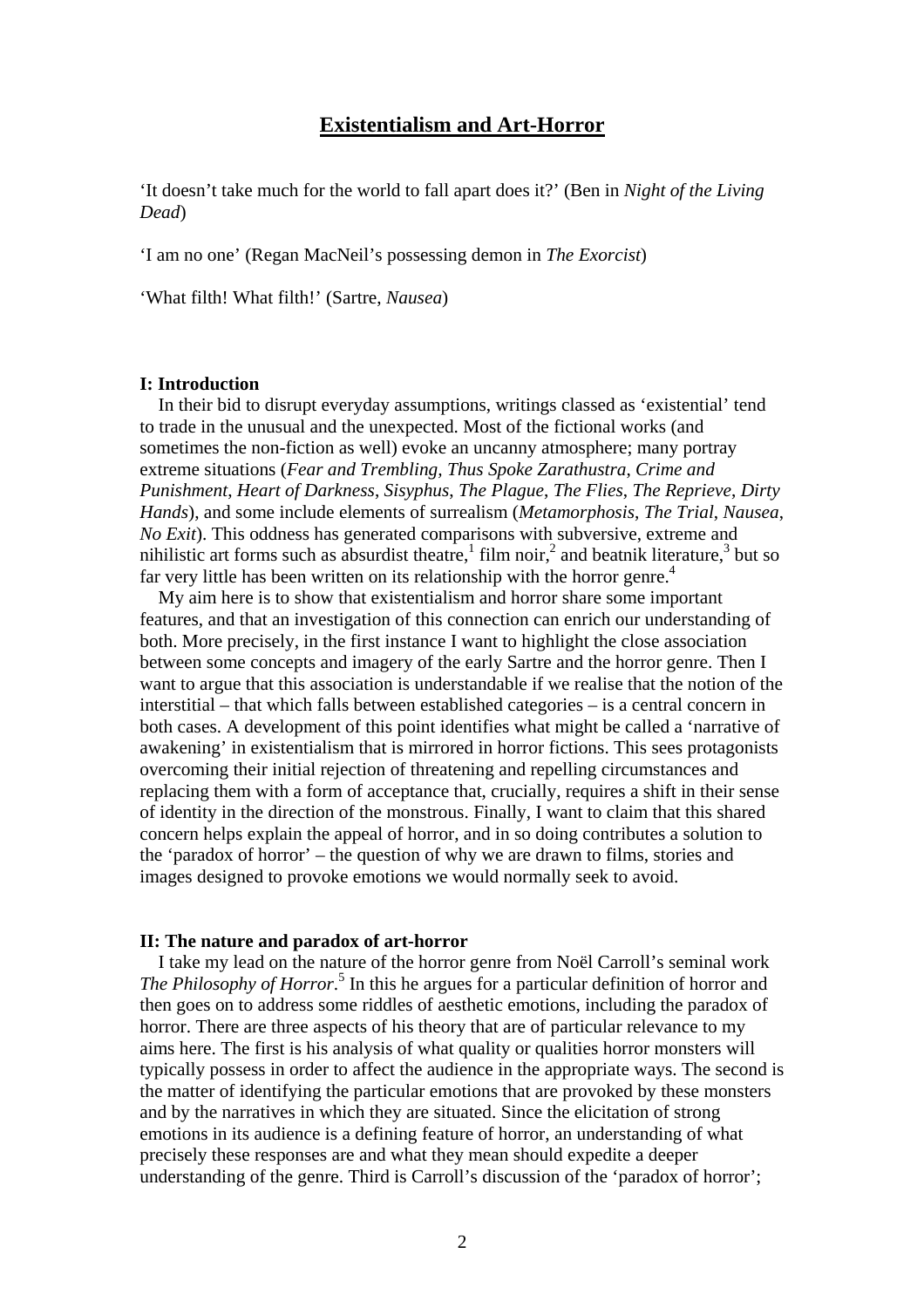the problem of why we seek out stories and images that provoke these negative feelings. This last aspect will be the focus of the final section of this article ('Explaining Horror's Appeal'), and in what follows the first two aspects will be explored.

 On the question of what makes a monster horrifying, Carroll's view is that they are 'interstitial' or 'impure'. They are not entirely alien to us, but rather fall between familiar categories: for example, living and dead (vampires, zombies, Frankenstein's monster), human and beast (werewolves, Kurt Neumann's / David Cronenberg's *The Fly*), human and supernatural entity (William Peter Blatty's / William Friedkin's *The Exorcist*, Richard Donner's *The Omen*, Alan Parker's *Angel Heart*), the intelligent and the inert (Stephen King's *Christine*, James Herbert's *The Fog*), the intelligent and the unintelligent organic (golems, Hitchcock's birds, Wyndham's triffids, killer tomatoes, blobs), innocence and corruption/insanity (King's *Misery* and *The Shining*, child possessions and poltergeists), the young and the old (the 'child' vampire in Tomas Alfredson's recent Swedish art-house horror *Let the Right One In*).6

 It is not hard to find broad support for this kind of position. Timothy Beal has theorized around a similar 'betwixt and between' account of the nature of horror monsters and their origins in Judeo-Christian religion,  $\frac{7}{1}$  and citing among others Nietzsche and Foucault, Richard Kearney explains how

[c]reatures which hang around borders, and disrespect their integrity are traditionally described as monsters. They comprise a species of sinister miscreants exiled from the normative categories of the established system. A species of non-species, as it were. Alien monsters represent the 'unthought' of any given point of knowledge and representation, the unfamiliar spectre which returns to haunt the secure citadel of consciousness.<sup>8</sup>

 However, since fairytales and science fiction also commonly involve interstitial entities (dwarves, elves, androids, alien species etc.) this element becomes a necessary but not sufficient condition. To complete the definition Carroll claims that a film or book's membership of the horror genre is also determined by the emotions it engenders in its audience. They must of course frighten us, but there is also the

tendency in horror novels and stories to describe monsters in terms of and to associate them with filth, decay, deterioration, slime and so on. This monster in horror fiction  $\ldots$  is not only lethal but  $\ldots$  also disgusting.<sup>9</sup>

'Art-horror' is the name Carroll gives to this 'compound' emotion.<sup>10</sup> Highlighting fear is uncontroversial, but making disgust so central to the emotionality associated with this art form requires some justification.

 Carroll cites two main sources of evidence for this claim. The first is simply the appearance and behaviour of the monsters. A quick survey yields multiple examples of creatures that contain, say, the corpse-like and insect-like aspects of everyday life that typically disgust us. Monsters must of course have the power to threaten – to be strong, violent, deadly, aggressive, malicious, and so on - but also they are outwardly vile and grotesque. Take, for example, the rotting bodies of zombies and the decaying visage of Freddy Kruger; the saliva and slime-smeared eggs of the Alien; the green vomit in *The Exorcist*; Cronenberg's hairy vomiting *Fly*, his slug-like blob in *Shivers*  and exploding heads in *Scanners*. Then there is the blood-injection-injury phobia inducing sight of Clive Barker's Pinhead (in *Hellraiser*); the multiple blood-baths and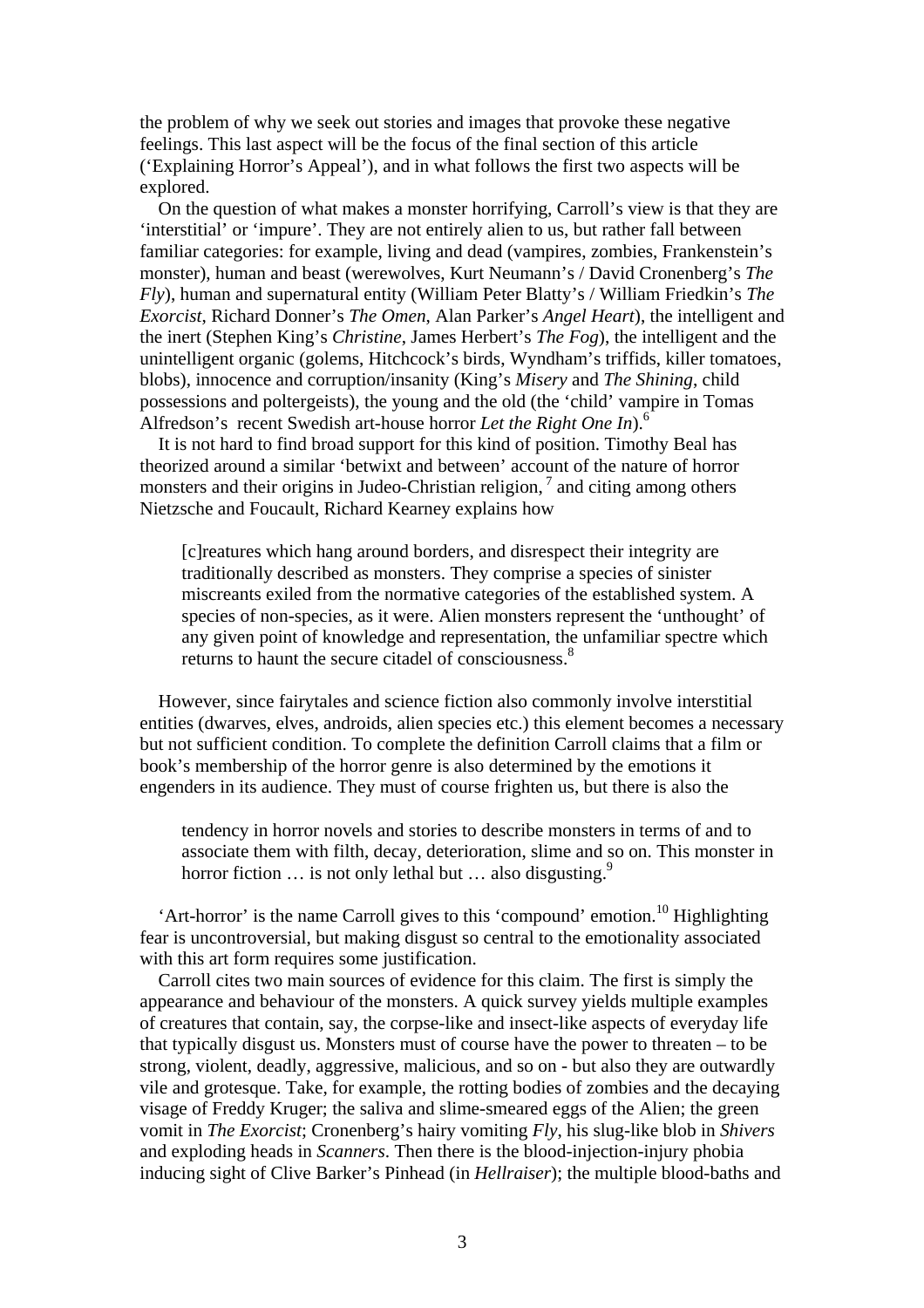gore-fests of the splatter sub-genre; the common use of worms, maggots, slugs, spiders, snakes and slime in gentler teenage series and films like the BBC's *Dr Who*, Tim Burton's *The Nightmare before Christmas*, Joss Whedon's *Buffy the Vampire Slayer* and Ivan Reitman's *Ghost Busters* through to more adult features like Ron Underwood's *Tremors*, Stephen King's *The Mist*, Sam Raimi's recent *Drag Me to Hell* and Umberto Lenzi's horror exploitation film *Cannibal Ferox*.

 Horror monsters, it seems, are disgusting on two counts. On the one hand they are interstitial, and whether in stories or in real life that which we find disgusting is typically something that cannot be located within stable, familiar classifications. Carroll cites a number of everyday life examples, including certain cultures' avoidance of 'ambiguous' animals like flying squirrels and lobsters, and our dislike of things like false teeth, spittle, blood, sweat, nail and hair clippings, that transgress the categories of 'me/not me, inside/outside, and living/dead'.11 In this respect a threat need only be chimerical to be potentially monstrous, but it is also the case that animals (and other, usually organic, objects) we typically find threatening and disgusting (such as spiders, insects and snakes), but which are not themselves - or at least not in any obvious sense - category-defying, can enhance the monstrousness of the fictional entity (hence a giant intelligently predatory spider is more effective than a giant intelligently predatory sheep<sup>12</sup>).

 The second piece of evidence is grounded in the observation that the expressions and feelings of the audience of art-horror tend to 'parallel' those of its characters. This is an unusual feature of the genre. As Carroll points out, we do not feel jealous when Othello does, and 'when a comic character takes a pratfall, he hardly feels joyous',<sup>13</sup> but he claims that the aim is for horror audiences to feel a version of what the victims and witnesses of horror monsters feel. This presents a 'methodological advantage' in that in order to identify the responses of the audience it is possible to step beyond introspection and seek to identify the responses of the characters. And through analysing 'expressions and gestures' the emotion Carroll finds 'regularly recurring' alongside fear is disgust. $^{14}$ 

In the novel *Dracula*, for instance, Bram Stoker writes,

As the count leaned over me and his hand touched me, I could not repress a shudder. It may have been that his breath was rank, but a horrible feeling of nausea came over me, which do what I would, I could not conceal.<sup>15</sup>

 Disgust has been categorized as a universal emotion by virtue of a methodology of cross-culturally recognizable facial expressions.16 Like fear therefore, it ought to be easy to identify on the faces of characters in films. In *The Exorcist*, for example, the mother of the possessed girl Regan puts her hand to her mouth and looks sick on several occasions, perhaps most obviously when, with Regan under hypnosis, the possessing demon makes its first unambiguous appearance. Here she backs off, staggering, her hand fixed over her mouth with a stare of intense fear. But instead of the rounded sockets of alarm her eyes are framed by eyebrows that tilt slightly upwards, indicating distress, curiosity, and essentially disgust.

 A further argument (not Carroll's) supporting the view that disgust is a defining component of art-horror concerns the future-oriented nature of fear. Horror (in its narrative form) is about build-up and suspense, the fearful anticipation of what is to come. But what about when it does come? What about when the victims are confronted by the creature in all its horrific reality? Usually of course fear remains – much of the time when the victim is alive there are worse things that can happen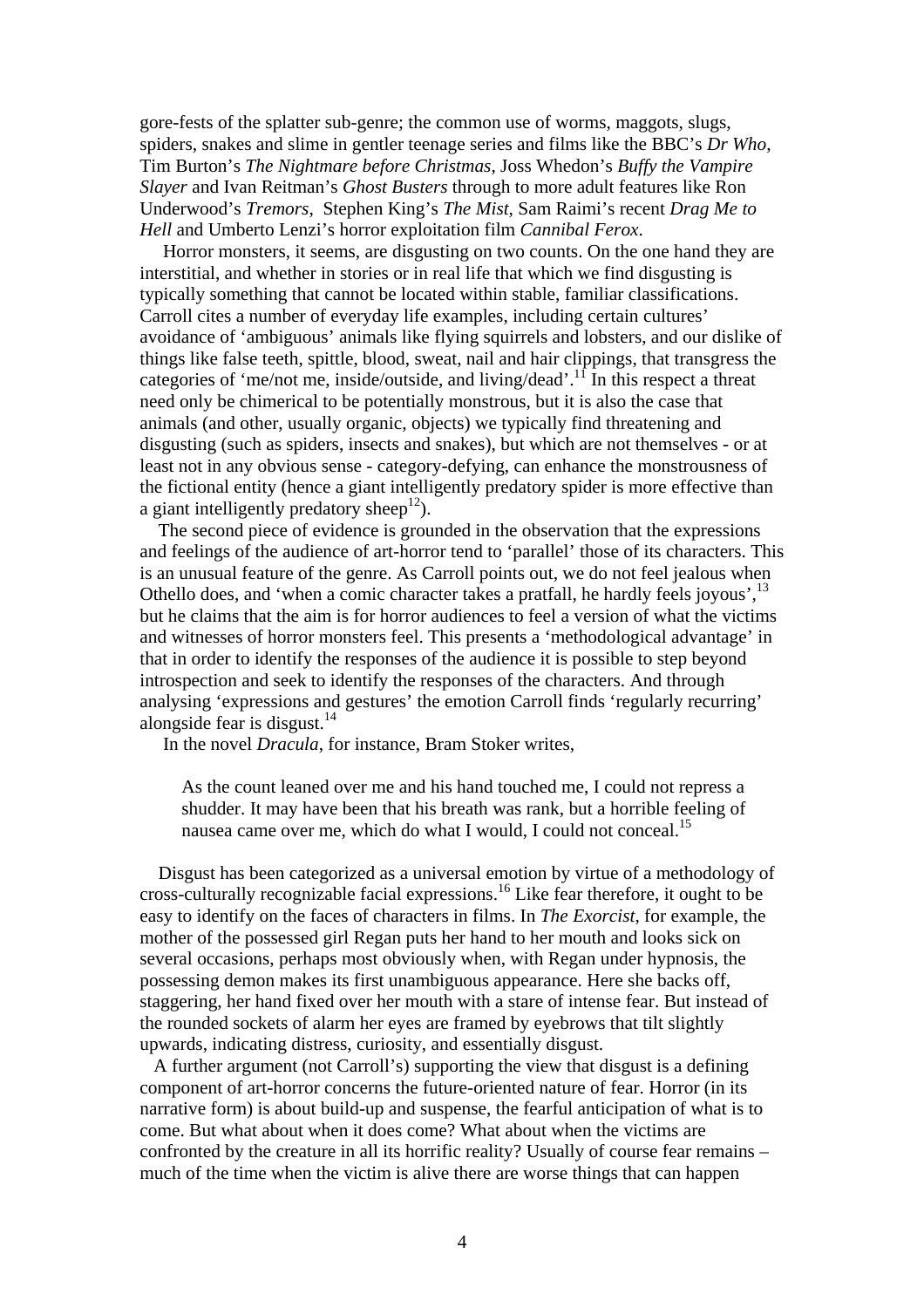(though this is not true of, for instance, the cocooned people in the Alien's human larder), but there is also something that *is* happening. One response can be anger, others can be despair, pain and loss, but one we do indeed typically see – and indeed one that is fairly specific to the horror genre – is disgust. In short, fear and (some forms of) anxiety correspond to what is to come, disgust corresponds to what is in the present.

 Before turning to an examination of horror imagery and themes in Sartre's existentialism I want to briefly mention another angle on art-horror that is given less space by Carroll – the *unknown*. 'To make any thing very terrible,' says Edmund Burke in his *Enquiry*,

obscurity seems in general to be necessary. When we know the full extent of any danger … a great deal of the apprehension vanishes. Every one will be sensible of this, who considers how greatly night adds to our dread, in all cases of danger, and how much the notions of ghosts and goblins, of which none can have clear ideas, affect minds, which give credit to the popular tales concerning such sorts of beings. $17$ 

In a sense the unknown can be understood as another term for the interstitial; an entity is unknown (as in not understood and perhaps not previously encountered) by virtue of not adhering to familiar categories. As Carroll discusses at length, as far as narrative construction goes the mystery surrounding a monster prior to its full exposure is a key ingredient of horror plots, but it is also the case that some horror texts – albeit possibly fringe members of the genre - play on adversaries that are *so*  distant and mysterious that they are unable to disgust us .18 Fear and anxiety are instead predominant, as are feelings of awe that tie art-horror to religious experience (and indeed the sublime). Carroll discusses H. P. Lovecraft's ideas on our fearful yet 'awed listening' to what lies beyond 'the known universe's utmost rim',<sup>19</sup> but most monsters do not invoke such feelings, and at best he sees this as typifying only a subcategory of the genre.

 In this article I am primarily limiting myself to the existentialism-horror themes apparent in Sartre's work, and the mystery and otherness of 'Being' is not one of them. However, in the work of other existentialists – particularly of course the Judeo-Christian variety, but also Heidegger – mysticism does have a place, and thus affective responses to what is radically other could present another possibility for an investigation of this type.

#### **III: Sartre and art-horror**

 I want to argue that at the heart of the connection between existentialism and horror is the deeply interstitial nature of human existence. Horror ideas and imagery occur in existentialist writings – particularly those of Sartre – because both genres deal with life forms that disturb us by defying familiar categories. If Carroll is right and the defining emotions of art-horror are disgust and fear, then the role of anxiety and nausea as two central concepts revealing the self's relationship to itself and the world in Sartre's early philosophy is significant.<sup>20</sup> It is under these two headings that I will investigate Sartre and existentialism's connection with horror before, in the last two sections of this article, discussing, firstly, how this relationship throws light on the nature of authenticity, and secondly how it can help explain the appeal of the horror genre.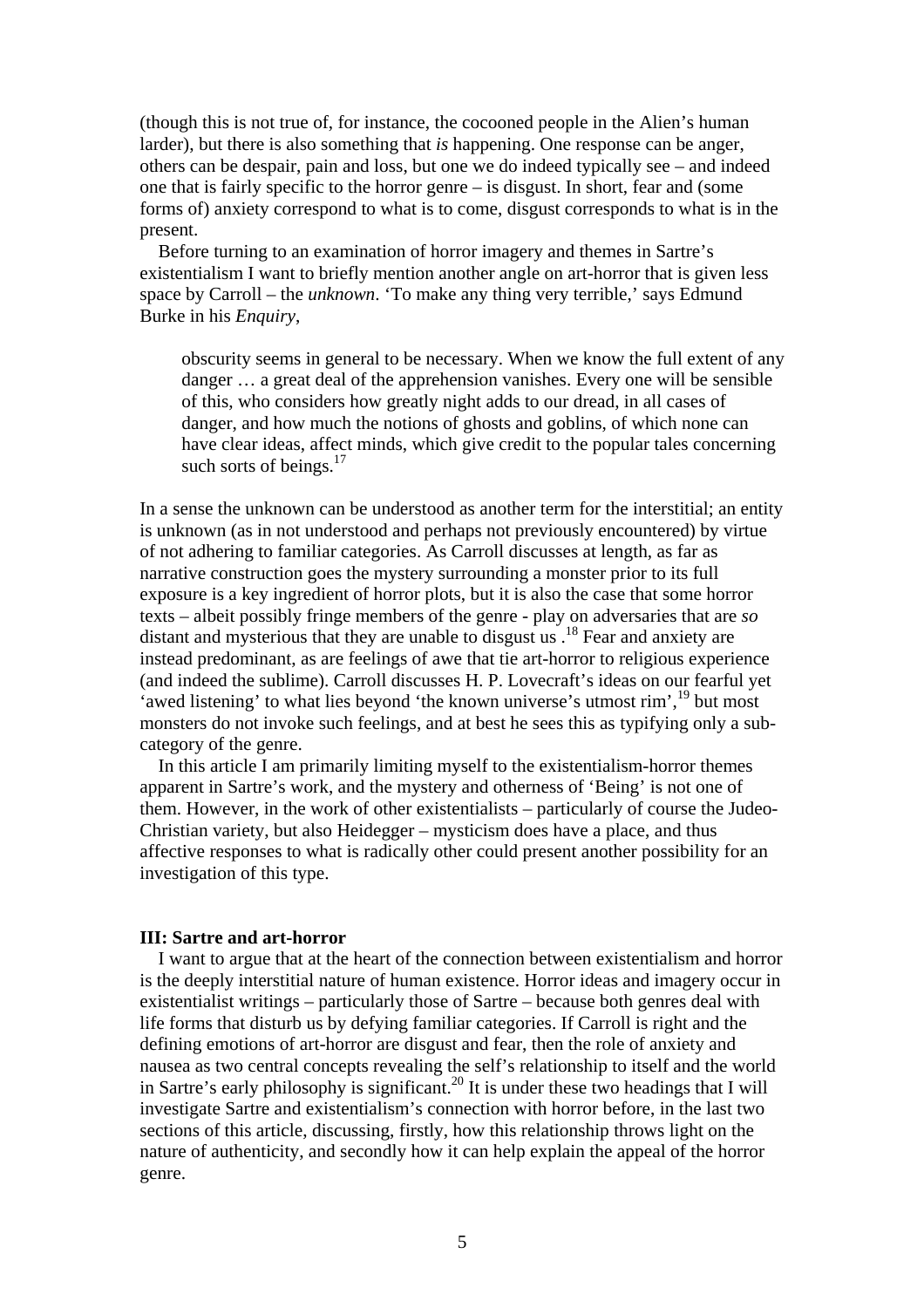## 1. Nausea

 Carroll discusses how 'objects can raise categorical misgivings by virtue of being incomplete representatives of their class, such as rotting and disintegrating things, as well as by virtue of being formless, for example, dirt'.<sup>21</sup> Formless monsters (or monsters that dwell in or emerge from formless habitats) are surprisingly common: think of Irwin Yeaworth's *The Blob*, and the palpably threatening quality of darkness, fog, and murky water. In frequent association we find spit, saliva, slime, vomit, wetness and, of course, blood (e.g. Stanley Kubrick's *The Shining*, Stuart Rosenberg's *Amityville Horror*, Brian De Palma's *Carrie*), <sup>22</sup> and the oozing quality engendered by swarms of insects or a mass of worms or maggots is effective partly because it creates the impression of formlessness.

 By this measure Roquentin's existential crisis in Sartre's *Nausea* resembles a horror story.<sup>23</sup> He experiences episodes in which the material world threatens to invade and engulf him. Things become monstrous - rather than merely, say, hazardous or dangerous in the everyday sense - because they reach beyond the routine and functional boundaries of everydayness. They are seen in an 'other-worldly' way. Objects 'stir to a new and ghastly life of mindless, boundless abundance, shaking off their previous availability'.24 Crawling beneath its 'thin green film' the '*real* sea is cold and black, full of animals'.<sup>25</sup> Lurking at the fringes of the town is vegetation that has crept towards it 'for mile after mile', waiting for its chance to 'grip' the paving stones and 'burst them open with its long black pincers … and hang its green paws everywhere'.<sup>26</sup> The object Roquentin is sitting on metamorphoses into a kind of dead animal, refusing to be normalised by its name – 'seat' – which Roquentin incants in a vain attempt at an 'exorcism' of its raw existence.<sup>27</sup> The individuality of things melts away 'leaving soft, monstrous masses ...with a frightening, obscene nakedness'.<sup>28</sup>

Things have broken free from their names. They are there, grotesque, stubborn, gigantic, and it seems ridiculous to call them seats or say anything at all about them: I am in the midst of the Things, which cannot be given names. Alone, wordless, defenceless, they surround me, under me, behind me, above me. They demand nothing, they don't impose themselves, they are there.<sup>29</sup>

 This transformation applies to our bodies as well. Roquentin finds his hand is 'alive' (a scene that, importantly for my thesis, also incorporates blood, sweat and finger nails); looking like 'an animal upside down' - a 'crab' or a 'fish'. 'The fingers are the paws' and he amuses himself 'by making them move about very quickly'.<sup>30</sup> Such surrealism illuminates the ontological status of the material world, and in sodoing illuminates the ontological status of consciousness. Thus viewed, the for-itself is exposed as insubstantial, ungraspable and fragile, vulnerable all the time it is not creatively engaged with the world.

Roquentin insists that,

Objects ought not to *touch*, since they are not alive. You use them, you put them back in place, you live among them: they are useful, nothing more. But they touch me, it's unbearable. I am afraid of entering in contact with them. 31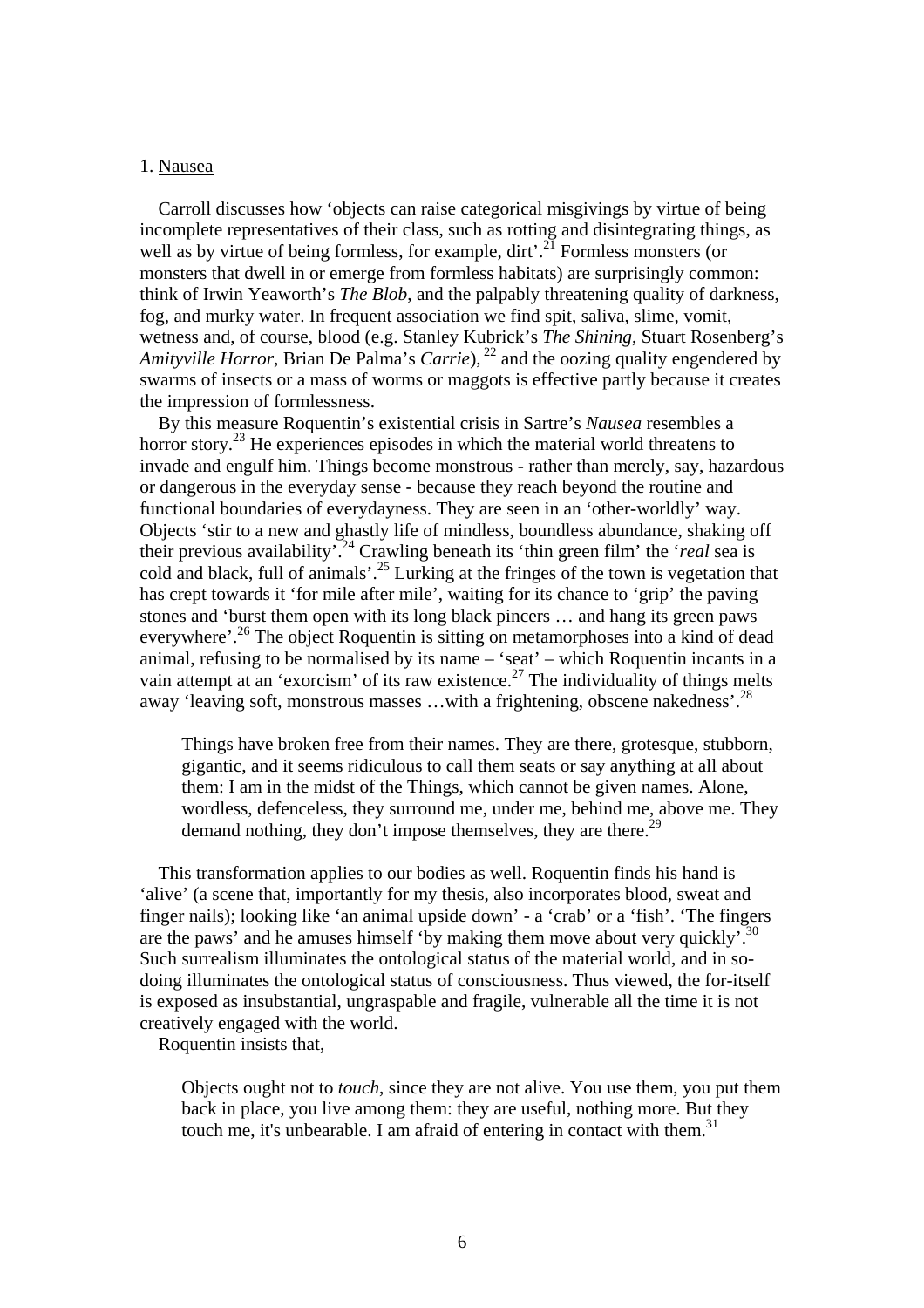In *Nausea* this sinister absurdity is vividly signified by viscous, sticky, sugary substances; substances that are neither liquid nor solid, that are overflowing, unruly and clingy; existence is 'that huge presence … gumming everything up, all thick, a jelly'.32 Things that 'threaten to grow, to spread, to swarm over us', that 'ooze' and are 'like paste',<sup>33</sup> are for Sartre the most potent symbol of a trespassing over the boundary of the for-itself and the in-itself, and it is art-horror's affinity with what oozes that presents one of the strongest connections with Sartre's existentialism.

 The underlying cause of Roquentin's nausea, as he discovers towards the end of the novel, is the 'superfluity' of objects. They are ultimately unexplainable; they 'overflow' the categories we must inevitably impose on them. They are without final purpose, and it would ultimately make no difference if they did not exist. But exist they do, unavoidably. The absurdity or senselessness of the material world is transformed into a kind of horror. We are creatures that desire sense, and yet this most permanent and nonnegotiable aspect of the world, when abstracted from everyday functionality, has none. At bottom existence is unquestionably *there*, in many ways so familiar, and yet at the same time unknowable. Things are 'thoughts which stopped half way'.<sup>34</sup>

 Even more revealing of this aspect of Sartre's philosophy is his 'psychoanalysis of *things*' in Part Four of *Being and Nothingness*. 35 His main interest is in the symbolic meaning of 'slime' or 'sliminess'; something he takes seriously enough to describe it as 'a great ontological region'.<sup>36</sup> The reason for its importance is its 'ambiguous', 'metamorphic' nature.

Sartre's phenomenological ontology allows for the 'moral' qualities of substances to be as primary as their physical ones,  $37$  and the immediate response 'inspired' by sliminess is one of fear and disgust.<sup>38</sup> This immediate, emotional response we can trace to a form of ambiguity possessed by slime that is powerfully symbolic of the for-itself's peculiar relationship with the in-itself. Firstly it is an 'imitation of liquidity', an 'aberrant fluid'. Liquid for Sartre is symbolic of the for-itself (clear, formless etc.), but slime is a 'triumph of the solid over the liquid';  $39$  in other words of the 'indifferent' in-itself over the for-itself. In contrast with water, '[n]othing testifies more clearly to its ambiguous character as a "substance in between two states" than the slowness with which the slimy melts into itself.' 40 Essential to the disgust evoked by slime is its 'softness' which is

leech like. If an object which I hold in my hand is solid, I can let go when I please; its inertia symbolizes for me my total power; I give it its foundation, but it does not furnish any foundation for me. … Yet here is the slimy reversing the terms; the for-itself is suddenly *compromised*. I open my hand, I want to let go of the slimy and it sticks to me … sucks at me. 41

It is also seductive, it holds our attention,<sup>42</sup> a 'poisonous possession' that threatens to control or 'compromise' us. At this point Sartre's description has a particularly strong kinship with a horror narrative:

The slime is a liquid seen in a nightmare, where all its properties are animated by a sort of life and turn back against me. Slime is the revenge of the in-itself. A sickly-sweet, feminine revenge which will be symbolized on another level by quality of "sugary" … A sugary sliminess is the ideal of the slimy; it symbolizes the sugary death of the for-itself (like that of the wasp which sinks into the jam and drowns in it.) $43$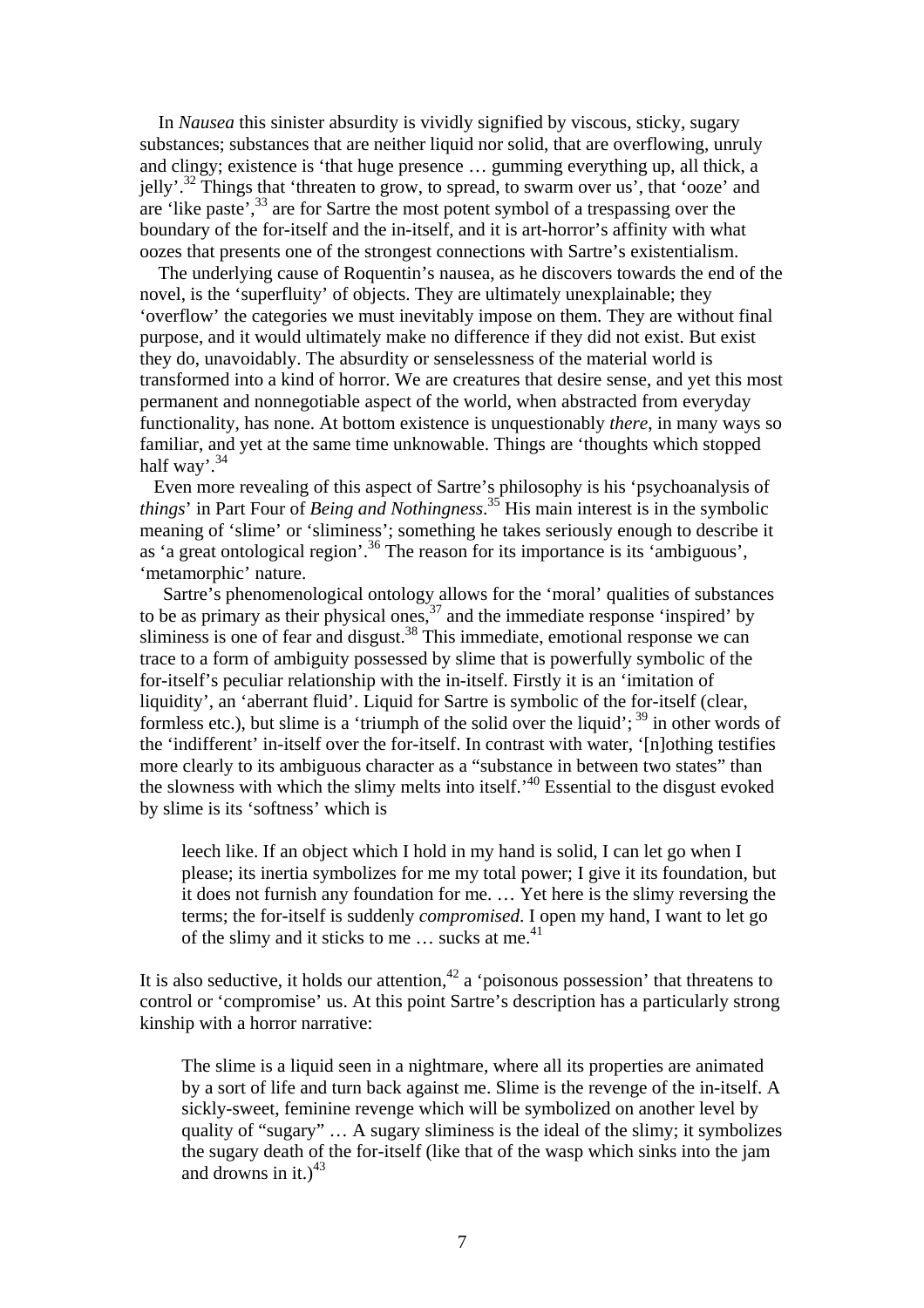Basic to our feelings about the slimy is its lack of stability. With little encouragement it is on the move, like quicksand. Quicksand (though not an example that Sartre himself uses) is indeed insidious. It is only muddy sand, but it is deceptive; it is deep and shifting, and it sucks. It is animated in a sense that allows it to easily become a monster in the imagination. Sartre says,

If I sink in the slimy I feel that I am going to be lost in it; that is, that I may dissolve in the slime precisely because the slimy is in the process of solidification. … In the very apprehension of the slimy there is a gluey substance, compromising and without equilibrium, like the haunting memory of a *metamorphosis*. 44

At its heart what it symbolizes for Sartre is 'an ideal being in which the foundationless in-itself has priority over the for-itself'.45 If meaning inheres in all intentional objects, *this* truth must also have a meaning, and here lies the roots of our nausea. The meaning of a necessarily meaning-filled world is, firstly, that there is an external world that exists independently of intentionality, and secondly that the humanly dependent phenomenological world is subject to radical alternation. The result is the antithesis of that other ideal being – the in-itself-for-itself – an antithesis that Sartre calls an '*antivalue*'.

 Just as the for-itself pursues the in-itself-for-itself, so it 'flees' the possibility of antivalue. We are afraid of and repulsed by slime because it symbolizes a disturbing ontological polarity. It incorporates the tension between freedom and facticity; a tension that cannot be overcome or undone, but which nevertheless 'haunts' consciousness. And thus, for example, 'the horror of the slimy is … that facticity might progress continually and insensibly and absorb the for-itself'. 46 For Roquentin an inversion occurs: 'I am the thing. Existence, liberated' (now a 'nothing') 'surges over me'.47

 Such absorption is a fiction – it is as impossible as the realization of the in-itselffor-itself – and yet it is meaningful. An overwhelming nausea might be transitional as an authentic response to the in-itself, but it is not merely irrational. It signifies a host of ontological truths, one of which – one that is at the heart of Sartre's ontology of the for-itself - is the notion of movement, or instability. Sartre, says Bernd Jager,

seeks to empty consciousness of all weight, all opacity, all self-sufficiency, to take from it all possibility of absolute rest, to make it movement through and through.48

And this is what the slimy gives us; it is 'ambiguous', shifty, 'without equilibrium'.<sup>49</sup> In terms of its materiality it is neither one thing nor another, and this symbolizes something categorically fishy. Only the for-itself should have this fluid quality, and to find it in the in-itself is threatening and disgusting. In the next section I further discuss why the for-itself should feel threatened, but here it is enough to identify this link in Sartre's philosophy between the ontologically ambiguous and the revolting.

# 2. Anxiety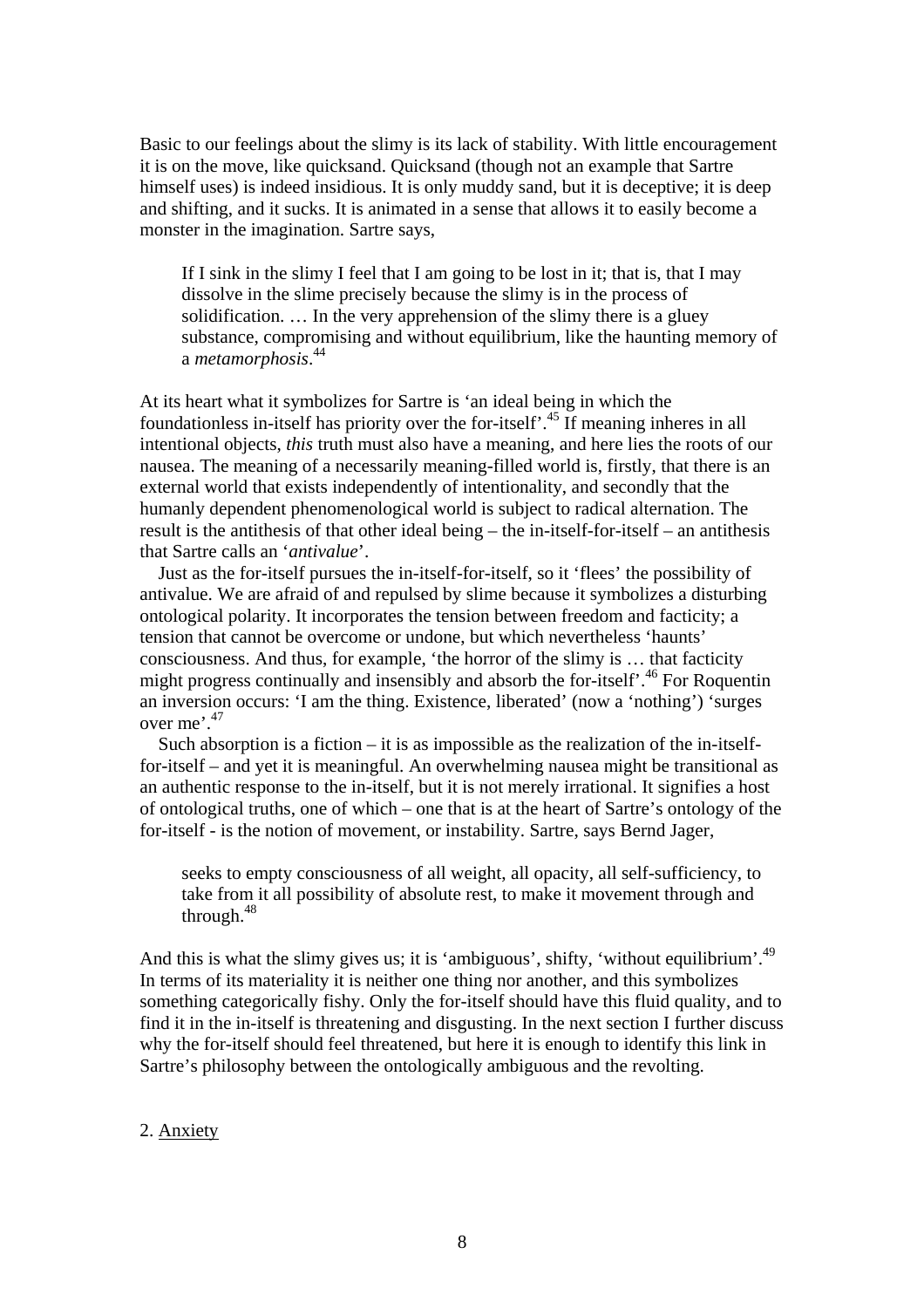Most who write on the subject agree that, in contrast with fear, we experience anxiety in the face of something 'indefinite', 'diffuse' or 'uncertain'.<sup>50</sup> Its source might be felt or intuited rather than perceived or understood, or it might be ambiguous. In traditional psychoanalysis the aim is to discover what eludes us in the form of repressed memories, and though there is a partial analogue to this structure in existential philosophy and psychology – anxiety is in part caused by our avoidance of our condition – the origin of anxiety must in some sense always remain slippery. There are several reasons why this is the case, some of which were explored in the previous section, but perhaps most fundamental is the insubstantial, free and changeable nature of the self. If in nausea the in-itself reveals by way of contrast the fragility of the for-itself (unstable, impermanent, intentional), then in anxiety the foritself is confronted more directly.

 Boundaries between one ontological category and another are fundamental to existentialism as a whole. It might be facticity and freedom; being and non-being; past, present and future; or, in its religious forms, the finite and the infinite.<sup>51</sup> Broadly understood, we might say 'we both belong and do not belong in the world'.<sup>52</sup> Sometimes dualisms are 'dissolved';<sup>53</sup> sometimes we are haunted (and sometimes tempted) by the ideal of such dissolution; sometimes (such as in bad faith) we artfully conflate categories; sometimes we 'dangle' between commitments;<sup>54</sup> sometimes we peer over the edge, balanced on a 'dizzying crest';55 most commonly we deliberately choose not to until, thinking we are 'safe on the ground', anxiety catches up and we 'suddenly … look down and notice that we are 'standing on a narrow girder a thousand feet above the pavement.'56 Critically though, these boundaries imply fluidity. Being-for-itself is profoundly interstitial; it is the space, the nothingness, between other modes of being which it temporarily 'haunts' as they become subject to its freely chosen intentional gaze.

 The result is that we are 'threatened' by our past and its implications; 'disturbed' by our insubstantial self.<sup>57</sup> We look for 'reassuring myths'.<sup>58</sup> We are a ghostly freedom – essentially homeless but always requiring a base from which to act in the world.

As a being which is 'what it is not, and which is not what it is',  $59$  the for-itself must avoid two kinds of trap. One is illustrated by Roquentin's remarks on the people in the café who each have 'his little personal obstinacy which prevents him from noticing that he exists; there isn't one of them who doesn't think he is indispensable to somebody or something'.<sup>60</sup> We seek refuge in a fictional self (a 'little god'<sup>61</sup>); in socially prescribed roles – treat ourselves as if we were some 'other' or some 'thing'.

The other trap is illustrated when in *The Age of Reason* Marcelle says of Mathieu,

You're so absurdly scared of being your own dupe ... that you would back out of the finest adventure in the world rather than risk telling yourself a lie.' ... you are beginning to sterilize yourself a little  $\ldots$  you want to be nothing.<sup>62</sup>

 The uncontainable quality of the for-itself *is* its anxiety. It is a self-supporting nothingness that must inhabit intentional stances (commitments) that it can never wholly identify with. But only through the lens of these stances can it attempt to understand what it is.

[I]n what we shall call the world of the immediate, which delivers itself to our unreflective consciousness, we do not first appear to ourselves, to be thrown subsequently into enterprises. Our being is immediately "in situation"; that is, it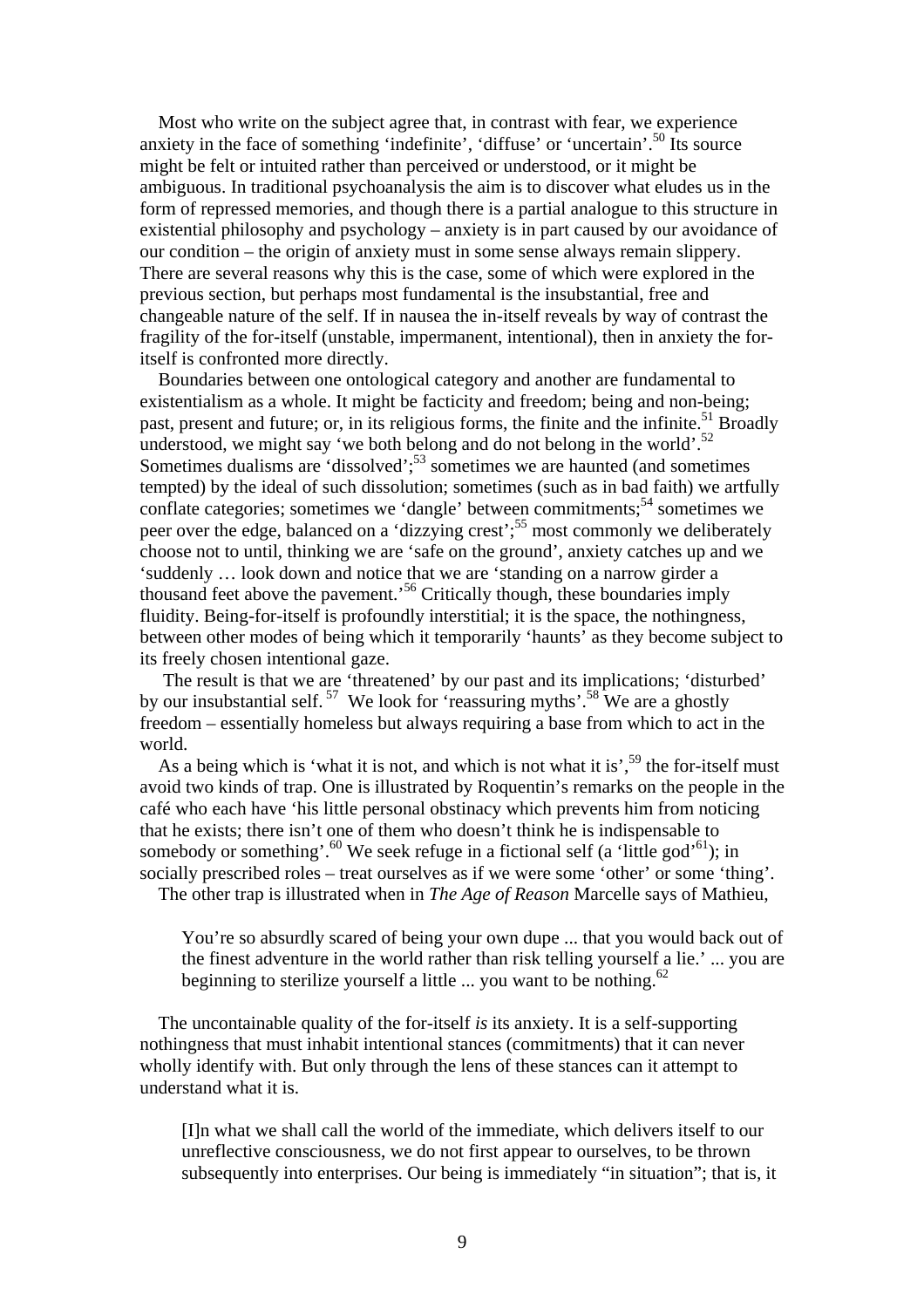arises in enterprises and knows itself first in so far as it is reflected in those enterprises. We discover ourselves then in a world peopled with demands, in the heart of projects "in the course of realization".<sup>63</sup>

Anxiety is the implicit recognition of this state of affairs. It is attuned to the blurry boundaries and 'comet's tails<sup>'64</sup> that signify contingency amidst the fore-grounded urgency of our commitments. It is anxiety that enables the authentic fluidity of thought, action and responsibility that is the essence of the for-itself; anxiety that is alive to the paradoxical condition of a being which is 'what it is not' and 'not what it is'. In anxiety we encounter our ontology as one that is disruptive and sometimes threatening. It tells us that wherever we are standing is not stable, and, as importantly, not as stable as we usually take it to be. This instability reveals itself in a number of ways: in feelings of uncanniness, in a sense of the ineffable, in ambiguity, and in various forms of alienation.<sup>65</sup>

 Hauntings – usually non-slimy metaphysical monsters – perhaps provide the most direct parallel between existential anxiety and art-horror. In films like *Poltergeist* and *The Others* characters cling on to an inexplicable between-world inhabited by ambiguous forms. As with nausea, Sartre's writing on anxiety is replete with this kind of imagery. Being-for-itself is ghostly. It 'haunts',<sup>66</sup> or 'possesses', but never is, and this quality itself can only be grasped in glimpses, out of the corner of an anxious eye. Look at it head on and it slips away (Mathieu) or solidifies (the people in the café). In the section on being-for-others he says, in no uncertain terms, that, 'to-be-in-theworld is to haunt the world, not to be ensnared by it'.<sup>67</sup>

 For Sartre anxiety is central to the for-itself's authentic self-awareness – it is consciousness of itself as essentially 'nihilating'.68 It encounters the world via multiple intentional stances including questions, feelings and expectations such that 'negation' is woven into its fabric. Anguish is a recognition of 'being both this past and this future and as not being them'. $69$  The choice of a (very distinctive kind of) affective state indicates on the one hand the difficulty of articulating this nearparadoxical condition, and on the other the importance for Sartre that this is nevertheless a condition we are always aware of (because we are it). What we are, essentially, by virtue of being a nothingness and a locus of freedom, is fluid and unstable. Anxiety indicates constant flux  $- I$  am this, yet I am nothing; a 'being which is its own Nothingness'.70 Sartre speaks of 'an infinite number of realities … which in their inner structure are inhabited by negation'.71 These *négatités* are constant possibilities. We do not have to view them as threatening, but they disallow something we might prefer – stable meanings, greater predictability and control; shadows of the *en-soi-pour-soi*.

 'I am no one', says Regan MacNeil's possessing demon in *The Exorcist*, and a similar neo-tragic (or at least pitiable) metaphor seems to inhere in certain vampire tales. Neither dead nor alive, explosively allergic to the contour defining sunlight, this reflection-less, liquid-feeding creature is in a sense powerful and independent, but also vulnerable and parasitic. Confined to the shadows, it has no soul, no substance, is unable to form proper bonds with others, and is defined overwhelmingly by its actions, which in the final count can amount to nothing beyond an endless cycle of spontaneous desire and fulfilment.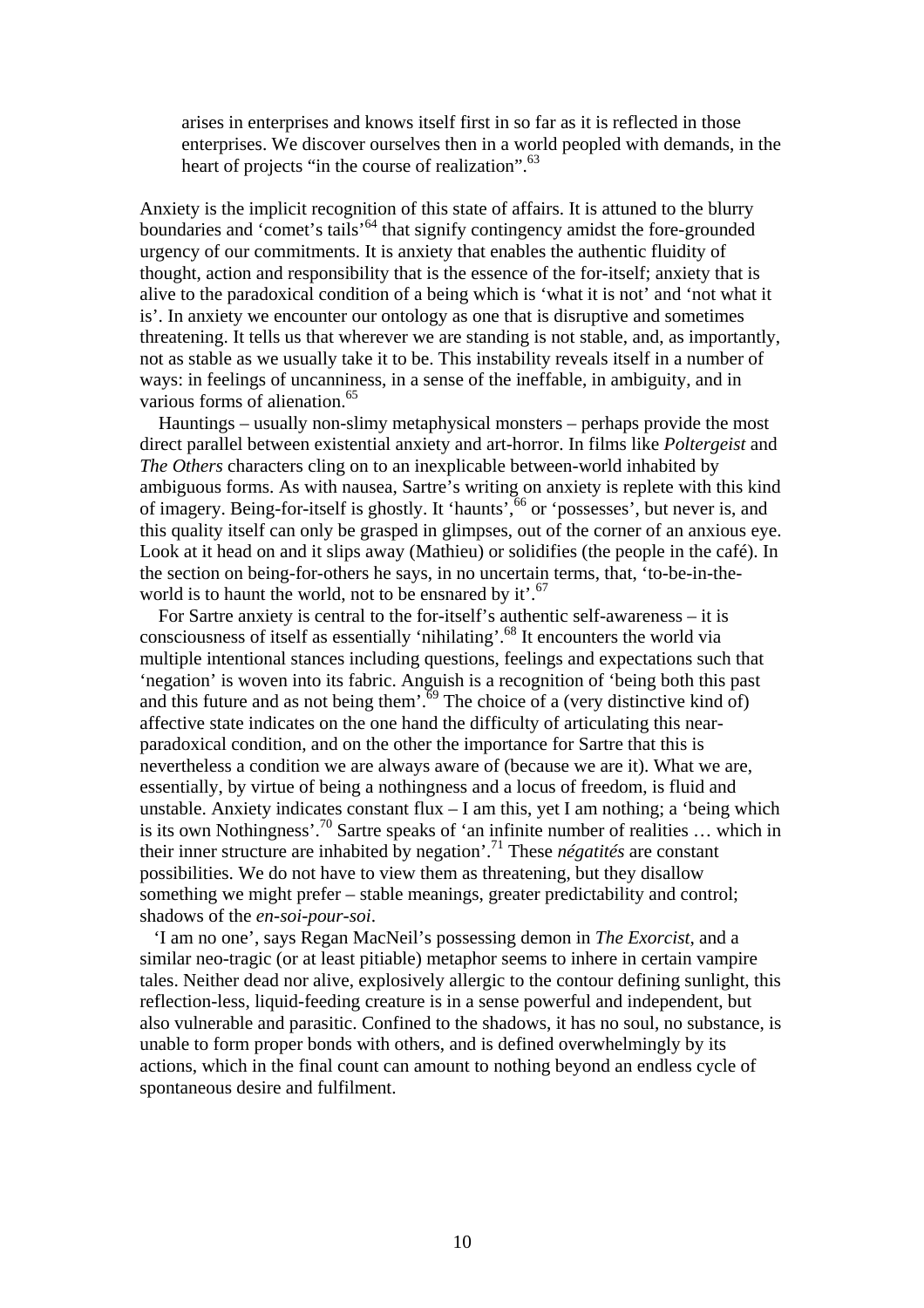### **IV: Monsters and authenticity**

 Existential protagonists like Roquentin usually end up striving to come to terms with their condition. In other words they look for ways to answer Nietzsche's call to affirm 'all that is questionable and terrible in existence'.<sup>72</sup> Although forms of nausea and anxiety can never be absent from our condition, they can in a sense be accepted rather than denied via a metaphysical honesty and courage that preserves and stimulates a basic passion for life. Often this takes the form of an engaged and committed creativity applied to personal desires and values, but it can take more meditative forms as well. Considering the categorical gymnastics involved in this process, it is not surprising that when our existential hero approaches this state *he* can play the part of the monster. To the extent that our hero has managed to accommodate life's oddness, he will appear odd, in particular to those unaware of the nature of the challenge faced.

 A graphic representation of this dynamic is found in Kafka's *Metamorphosis*. If Gregor's transformation can be understood as a symbol of self-creation amidst the pressures of an alienating and 'levelled' social existence, then his grotesque and unfathomable appearance is an analogue of the fear and confusion of those around him. In his authentic shift he becomes unclassifiable and threatening, and hence horrifying.

 However, it is revealing to consider how these immediate others – his family in particular – deal with this apparent threat. Whereas authentic characters like Roquentin and Conrad's Marlow change to accommodate it, those surrounding Gregor attempt to assimilate him within their pre-existing schemas. At various points he is seen, for example, as unwell (chief clerk), as something to be cared for (sister), as aggressive (father), or as his past self (mother). Through this process life's ambiguity as expressed by Gregor's horrifying presence hardens into contempt as he is made the scapegoat for the family's ills. Gregor becomes an 'it', $^{73}$  just a cockroach. In bad faith the monster is defeated.

 An implication of this is that authenticity involves allowing *being* to reveal itself in its uniqueness and peculiarity. Although the other, or existence, will always retain a degree of mystery, the individual is required to open up to it, or else remain in an alienated state of horror or denial. Horror or nausea like Roquentin's as a response to the world and its inhabitants should be a temporary state; a stage or a reminder of the possibility, or the forgotten possibility, of authenticity.

 In some of the best horror fictions we find a similar process. The employment of the usual means of overcoming threats (medicine, guns) fail, and a categorical shift is required for effective confrontation, a shift that can require a change in the protagonists as well. In *The Exorcist*, for example, only the religious categories of faith and sin, rather than science and medicine – Enlightenment thinking if you like – can make a dent on Regan's condition. Religion aside, the implication is that there is a category mistake at the heart of our dealings with the world, and moreover one that is motivated by a desire to escape our ambiguous condition. The persistence of this world view causes a nausea that crystallizes and erupts in the form of Regan's possession. The threat remains all the time we refuse to see existence for what it is. In Adrian Lyne's *Jacob's Ladder*, Jacob Singer is only released from his nightmare when he accepts death's ultimate 'claim' on life. Buffy (the vampire slayer) is strengthened by her exposure to the monstrous and morally ambiguous qualities of herself and those close to her. In the *Alien* series Ripley develops characteristics of the monster: firstly its psychology, then its biology. In *Alien Resurrection* in particular the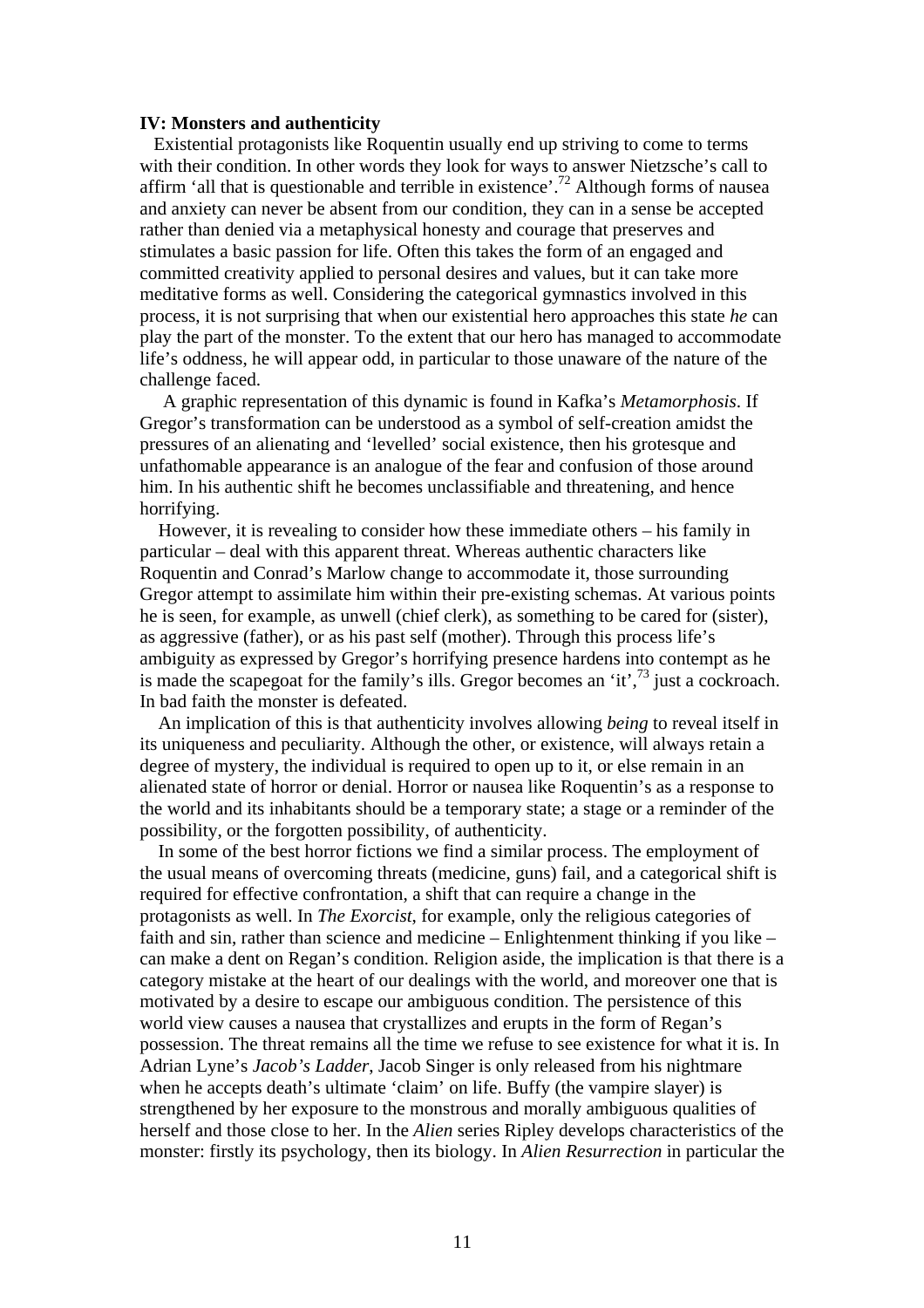'intimate otherness of Ripley and the alien' is expressed in Ripley's clone's ambivalent understanding of and response to her hybrid identity.<sup>74</sup>

 In these instances and others we find that an immense amount of effort, anguish, courage and time is needed to create this transformation. And even when it is achieved it is never stable; anxiety remains and (should the plot, especially its ending, allow for this) - as for Sartre's gambler, Kierkegaard's Abraham and Nietzsche's Zarathustra - there are constant challenges and temptations, and new reserves of these energies and virtues are periodically called upon.

## **V: Explaining horror's appeal**

 So far the aim of this article has been to establish that the presence of markedly arthorrifying ideas, metaphors and imagery in the philosophy and literature of existentialism results from their shared preoccupation with the interstitial. From this point I would like to consider two hypotheses that can be derived from this shared concern. The first is that the 'fascination' element of monsters could in part be explicable by our concern for our own ambiguous ontology. The second, more contestable, suggestion is that part of art-horror's appeal is that it allows for a partial expression and exploration of repressed, undeveloped or forgotten existential sensitivities.

 The first argument runs as follows: although our ontology makes us anxious and nauseous it remains at the same time an issue of interest and curiosity for us. As such, clear expressions of ambiguousness and oddness will serve as a means for exercising these feelings, and of course this is precisely what is provided by horror stories and images. However, this raises the question: why horror in particular instead of science fiction and fantasy? One answer is just to reply that it has no privileged position over these other genres; they are appealing for the same reason. A stronger answer is to highlight the closer association between horror and existential sensitivity that exists precisely because of the presence of fear and disgust. In terms of our emotional engagement, horror is closer to the truth of our existence than are science fiction or fantasy. We often look for truth in art, even if it makes us uncomfortable.

 This raises another question. If existential sensitivity is a reason for being drawn to horror, why not just read existential literature (or watch film noir)? Again, one answer is simply to acknowledge this and point out that the oddness of our ontology is one reason for liking horror, but not the only one. Many of us might appreciate horror all the more because of this connection, but we will also read Dostoyevsky, Sartre, Camus etc. There is a more interesting answer as well though, and this brings me to my second hypothesis.

 I have already mentioned how fear and disgust are emotionally appropriate for an art form that in certain senses mirrors our ontology, and this point is aligned with Carroll's solution to the paradox of horror. His 'co-existential' (as opposed to 'integrated') theory is that we do not enjoy or seek out these negative feelings for their own sake, but rather tolerate them because of our fascination with the monsters themselves, and because of the intensity of the narratives their unknown and interstitial natures generate.75

 I am sympathetic to this view, but would also suggest (although Carroll would not agree) that there could also be some more 'integrated' existential-psychological benefits to experiencing art-horror.<sup>76</sup> I want to propose that art-horror allows us to release and/or 'exercise' inchoate or latent existential feelings through their crystallization in the form of monsters. It has something in common with the dream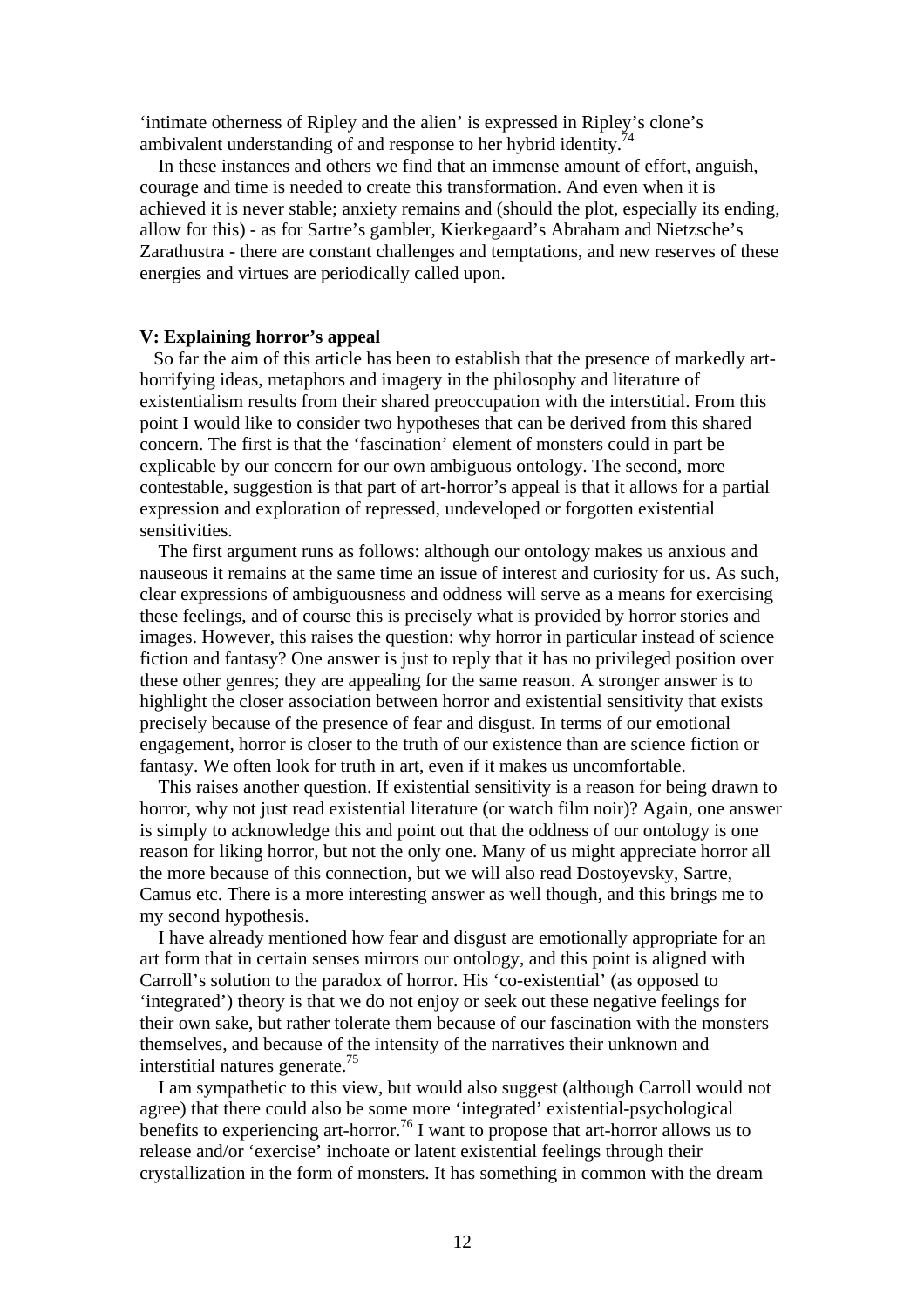theory of Freud<sup>77</sup> and the aesthetic theories of Burke,<sup>78</sup> and it corresponds to a point mentioned briefly in the discussion of *Metamorphosis* in the previous section.

 The crystallization process is epitomised by the tendency to turn anxiety into fear that has been discussed by, among others, Heidegger<sup>79</sup> and Paul Tillich. Fear, for Tillich, 'as opposed to anxiety ...can be faced, analysed, attacked, endured'.<sup>80</sup> Exhausting and disturbing, the roots and implications of our existential nausea and anxiety not only motivate us to avoid these forms of attunement to the world, the nature of these roots and implications makes them in any case elusive and hard to grasp. And yet at the same time they are deep, serious (as opposed to lightweight or fun) and unavoidable. $81$ 

 The result is a kind of build up of existential pressure that requires some form of expression, and my suggestion is that art-horror is especially well suited to this purpose. Freud's theory of dreams is a useful analogy. For him events in dreams are partially disguised representations of discomforting ideas. Their 'manifest' meaning relates only obliquely to their 'latent' meaning in order to protect the dreamer, whilst at the same time allowing some release for their pent-up energy. 82

 This analogy implies that art-horror is an inauthentic substitute for a more transparent existential awareness; a process facilitating flight from the truth of our condition. Crucially though I do not want to claim that the channelling of existential strain into art-horror is simply the result of bad faith. This may well be one reason, but there are others. One concerns the initial discovery of our condition, an exploration that is perhaps initiated by a resonance between inchoate existential feelings and the weirdness of horror. The individual is searching for something, and the process involves not an escape, or even a respite from, inexorable existential tension, but rather its exploration via a medium in which the interstitial is vividly portrayed. The argument, which corresponds to a feature of Burke's aesthetic theory, $83$  is this: the awareness of contingency, absurdity, freedom and death, develops in the individual as they become increasingly self-aware. Even for the seasoned and reflective adult these ideas and their ramifications are hard to acknowledge and express, but in the emerging individual (typically, a teenager) they are particularly inchoate. As the person continues to develop they can of course ignore these feelings (assuming forms of bad faith), or they can build towards moments of 'awakening' as Stephen Earnshaw aptly describes them. 84

 Another explanation for the substitutive role of art-horror is a form of nonmotivated forgetfulness to which people of more developed existential awareness are prone. The contingency of what exists and the nothingness of the self are ideas that are difficult to call to mind and attain heat for the individual, and thus they readily become buried under the clutter of the everyday. Not only do they deal in categorical ambiguity, but unlike the monsters of art-horror the human condition has no suitable analogue. A vampire or a zombie is, roughly speaking, a development and fusion of known types, but *only* for the self-conscious being does 'existence precede essence' with all that that entails. The upshot is that existential awareness is mostly latent, but as Burke says of these 'finer feeling', they need 'exercise' - to be 'shaken and worked' - to keep them from becoming 'languid'. $85$  It is art-horror that offers, albeit often crudely, this exercise. It is then of course up to the individual as to whether the roots and implications of what is awakened are pursued and refined.

 Carroll considers Burke's theory and rejects it because it does not explain why 'horror would be sought out in particular' rather than 'any sort of object of terror'?86 I hope that the addition of latent existential emotions provides the missing link. The finer feelings that Burke is discussing here are aligned in particular with horror for all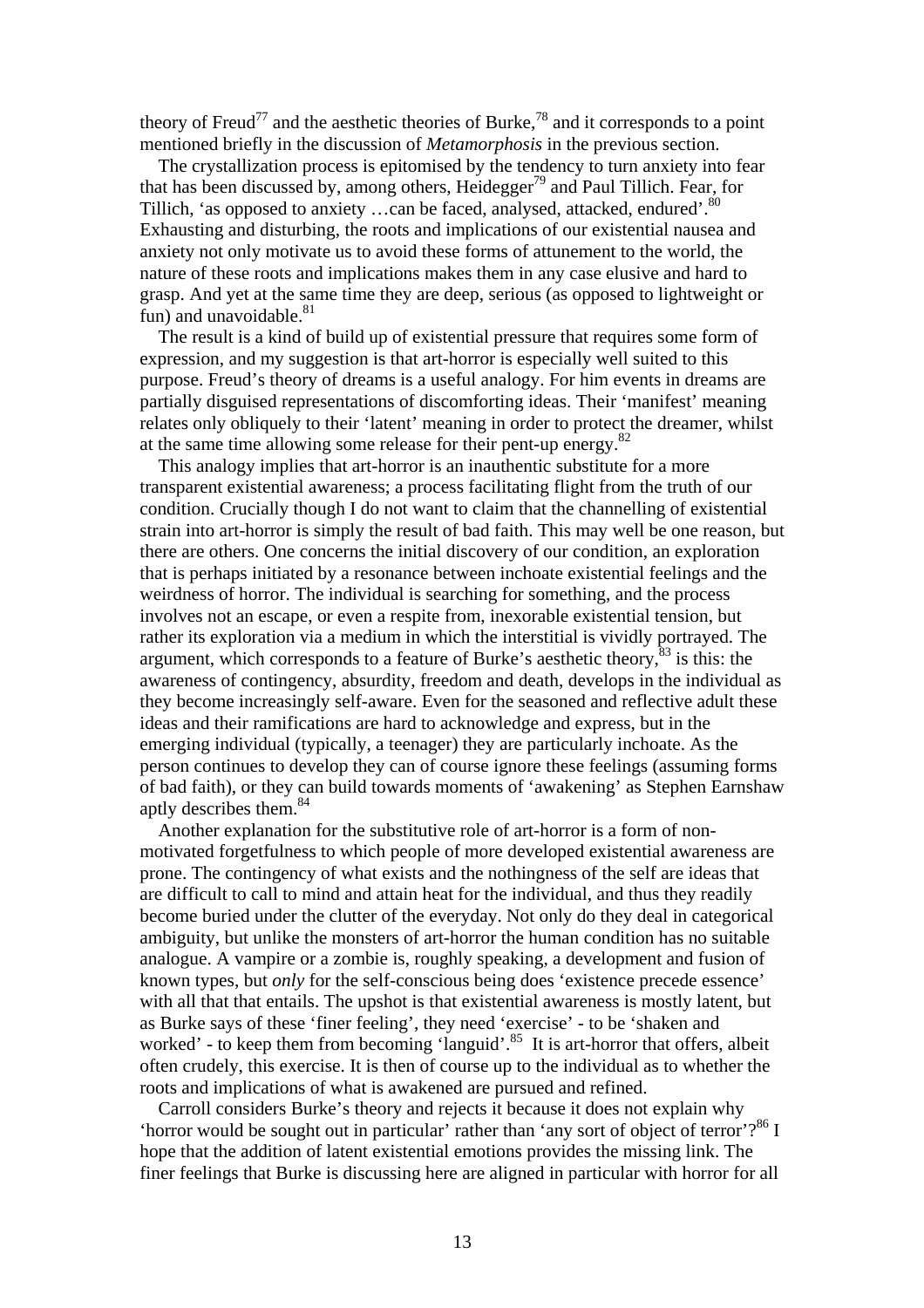the reasons previously discussed. The interstitial nature of human existence is mirrored far more precisely in the impure nature of horror monsters than it is in, say, fairground rides, traffic accidents or, for that matter, smelly bins. $87$  Of course, Burke's exercise theory can contribute to an explanation of why we seek out these weird thrills as well, but here we need only combine it with my existential theory in order to challenge Carroll's 'why horror?' critique.

## **VI: Conclusion**

 To conclude this article and summarize the arguments and evidence for these links between horror and existentialism I will highlight four points.

 First, horror monsters are interstitial, a notion central to many of the defining concerns of existentialism. As with the 'over-flowing' objects of Roquentin's nightmarish experience and the ghostly for-itself of *Being and Nothingness*, in many of its most horrific manifestations the horror monster is likewise present, in some ways familiar, but also profoundly uncanny and unknowable.

 Second, the emotions comprising art-horror are fear (and anxiety) and disgust. Anxiety is fundamental to many existentialists, and forms of disgust (such as cynicism and contempt) are also commonly portrayed and explored. A further correspondence, mentioned but not developed in this article, is the presence in horrors of the radically other or unknown, and forms of religiousness or mysticism identifiable in the philosophy of Heidegger as well as some monotheistic religious existentialists.

 Overall it can be concluded that the key affective state for both horror and existentialism is anxiety. It captures the sense of threat most obviously associated with fear; a situation's inherent unfamiliarity (or uncanniness) that has been shown to be linked to disgust and nausea, and also a kind of curiosity or anticipation in the face of the unknown and unknowable.

 The third point is that besides the recognition of the horror genre's pronounced suitability for expressing existentialism's preoccupation with the unstable and interstitial nature of existence, it can also be hypothesised that this connection can offer a solution to the paradox of horror. Embedded in a graphic narrative and with their very particular form of grotesque threat, horror monsters engage us emotionally, but in a way that serves as a symbol. Like Sartre's slime, they represent the division between major ontological categories, and eventually the anxious nature of the foritself. Horror not only fascinates with its stories of interstitial life, it releases some pressure on, and allows us to exercise, our existentially intelligent emotionality.

 Lastly the various *responses* to the human predicament explored by existentialists can also be identified in horror fictions. Of particular interest is the way that an ongoing requirement for the authentic individual to establish terms with, rather than defeat or deny, their condition is mirrored in the narratives of heroic and aware protagonists, particularly in some of the more sophisticated examples of horrors. Further research could usefully assess the possibility that horror plays a transitional role in the Western individual's existential development, and in particular the movement towards disenchantment. Let us suppose that teenagers are typically yet to fully understand our disenchanted world. And let us suppose that supernatural horrors are like fairytales with an edge. And let us suppose further that that edge corresponds to a creeping awareness that life is not what we thought it was, and certainly not what we would like it to be. Still craving and enjoying the simplicity and supernatural promise of fairytales, your wised up teenager can have them only in exchange for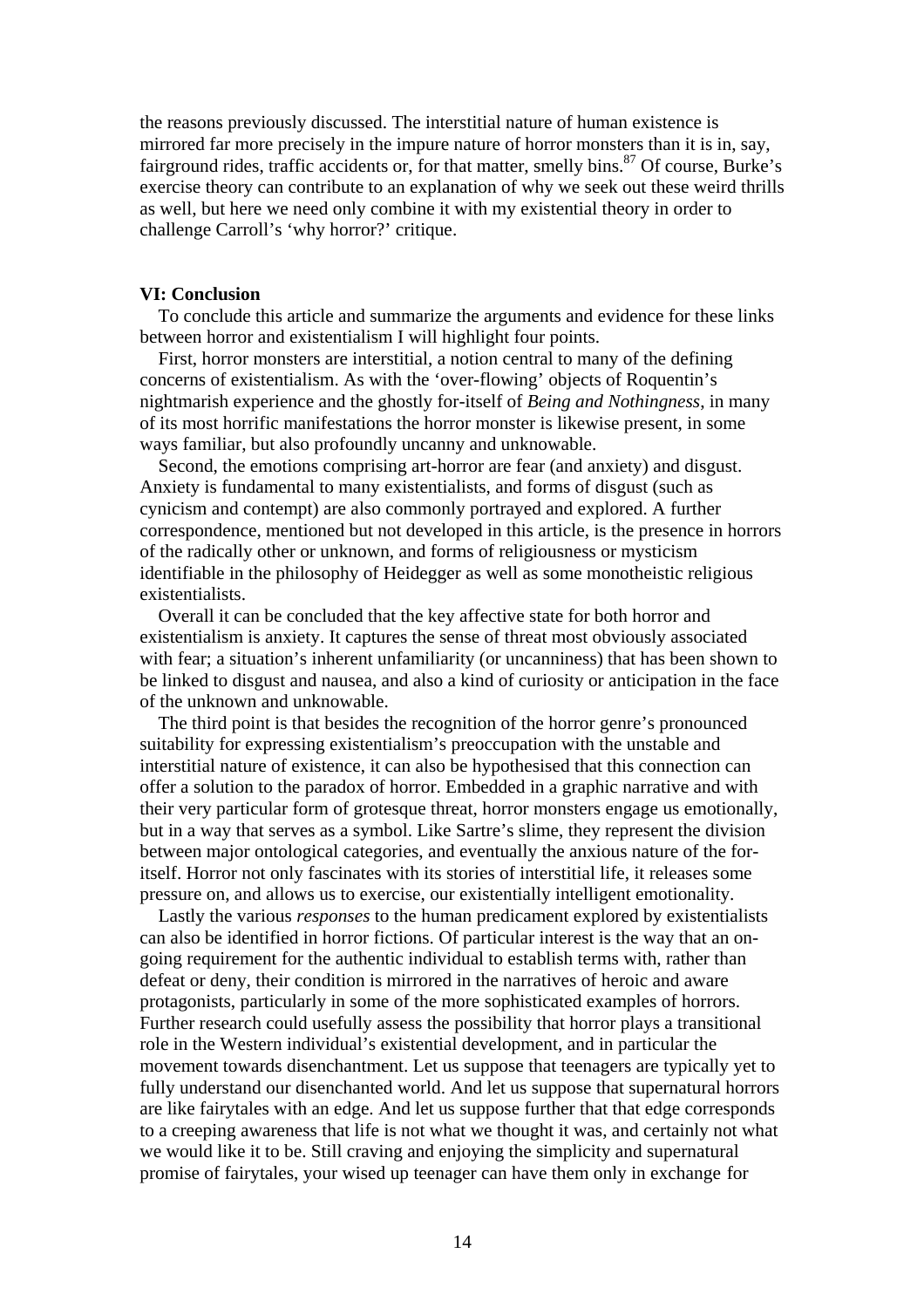discomfort. In this way the emotions of art-horror correspond to a developing cynicism and scepticism about the world. The next step in existential awareness might then be surreal works like *Nausea* and *Metamorphosis* and the plays of Beckett; then the disillusioned but angry early works of Dostoyevsky, Camus and Bellow (and perhaps noir-ish films) where instead of literal nausea in the face of the world there is another variant of disgust – cynicism or nihilism. Beyond this I can imagine a predilection for less rebellious, more self-reflective works like Sartre's *Roads to Freedom* trilogy, *Heart of Darkness* and Milan Kundera's *The Unbearable Lightness of Being* that signifies increasing authenticity.<sup>88</sup> Such speculation suggests a potential direction for future research.

### **Acknowledgements**

 $\overline{a}$ 

I would like to thank David Borthwick, Benjamin Franks and Sean Johnston for their comments on this article.

<sup>&</sup>lt;sup>1</sup> For example Margot Berthold, *The History of World Theatre* (London: Continuum, 1999); Ronan McDonald, *The Cambridge Introduction to Samuel Beckett* (Cambridge: Cambridge University Press, 2007) <sup>2</sup>

<sup>&</sup>lt;sup>2</sup> For example Mark Conard (ed) *The Philosophy of Film Noir* (Lexington: University of Kentucky Press, 2006).

For example Hazel Barnes, *Humanistic Existentialism: The Literature of Possibility* (Lincoln, NE: University of Nebraska Press, 1965); Paul Maher, *Kerouac: The Definitive Biography* (Lanham, MD: Taylor Trade Publishing, 2007). 4

Stephen Mulhall's analysis of the *Alien* series is decidedly existential in its consideration of embodiment and identity (*On Film* (London: Routledge, 2002), 126-36), and there is a passing reference to Nietzsche (47). Also, there is a discussion of Nietzsche's ethics in James B. South, ed. *Buffy the Vampire Slayer and Philosophy: Fear and Trembling in Sunnydale* (Chicago: Open Court, 2003). For the sole existential reference in the main theoretical text on horror that informs this article (Carroll, 1990) see note 26, below.

<sup>&</sup>lt;sup>5</sup> Noël Carroll, *The Philosophy of Horror* (New York: Routledge, 1990).

 $6$  Notice that some 'monsters' are less obviously interstitial – spiders, crocodile, sharks, piranhas, octopuses, snakes etc. Often these are oversized or large in number, but it is pushing it to say that this counts as interstitial. However, perhaps these are they exception that prove the rule since such books and films have a different feel to them – they are closer to disaster movies or thrillers (or comedies) than films that contain truly boundary disrespecting adversaries.

Timothy Beal, *Religion and its monsters* (London & New York: Routledge, 2002). 8

<sup>&</sup>lt;sup>8</sup> Richard Kearney, *On Stories* (London: Routledge, 2002), 119.<br><sup>9</sup> Carroll, *Philosophy of Horror*, 22.

<sup>&</sup>lt;sup>10</sup> Noël Carroll, 'The Enjoyment Theory of Horror: A Response to Gaut', *British Journal of Aesthetics*,

Vol. 35, No. 3, 67. 11 Carroll, *The Philosophy of Horror*, 32; Noël Carroll, *Beyond Aesthetics: Philosophical Essays* (Cambridge: Cambridge University Press, 2001), 245. 12 Though the crazed, homicidal sheep of Jonathan King's comedy horror *Black Sheep* work well

enough.<br><sup>13</sup> Carroll, *Philosophy of Horror*, 18.<br><sup>14</sup> Carroll, *Philosophy of Horror*, 30.<br><sup>15</sup> Cited in ibid., 17.<br><sup>16</sup> Paul Ekman, *Emotion in the Human Face* (2<sup>nd</sup> Ed.) (NY: Cambridge University Press, 1982).<br><sup>17</sup> Ed

<sup>19</sup> Carroll, *Philosophy of Horror*, 162.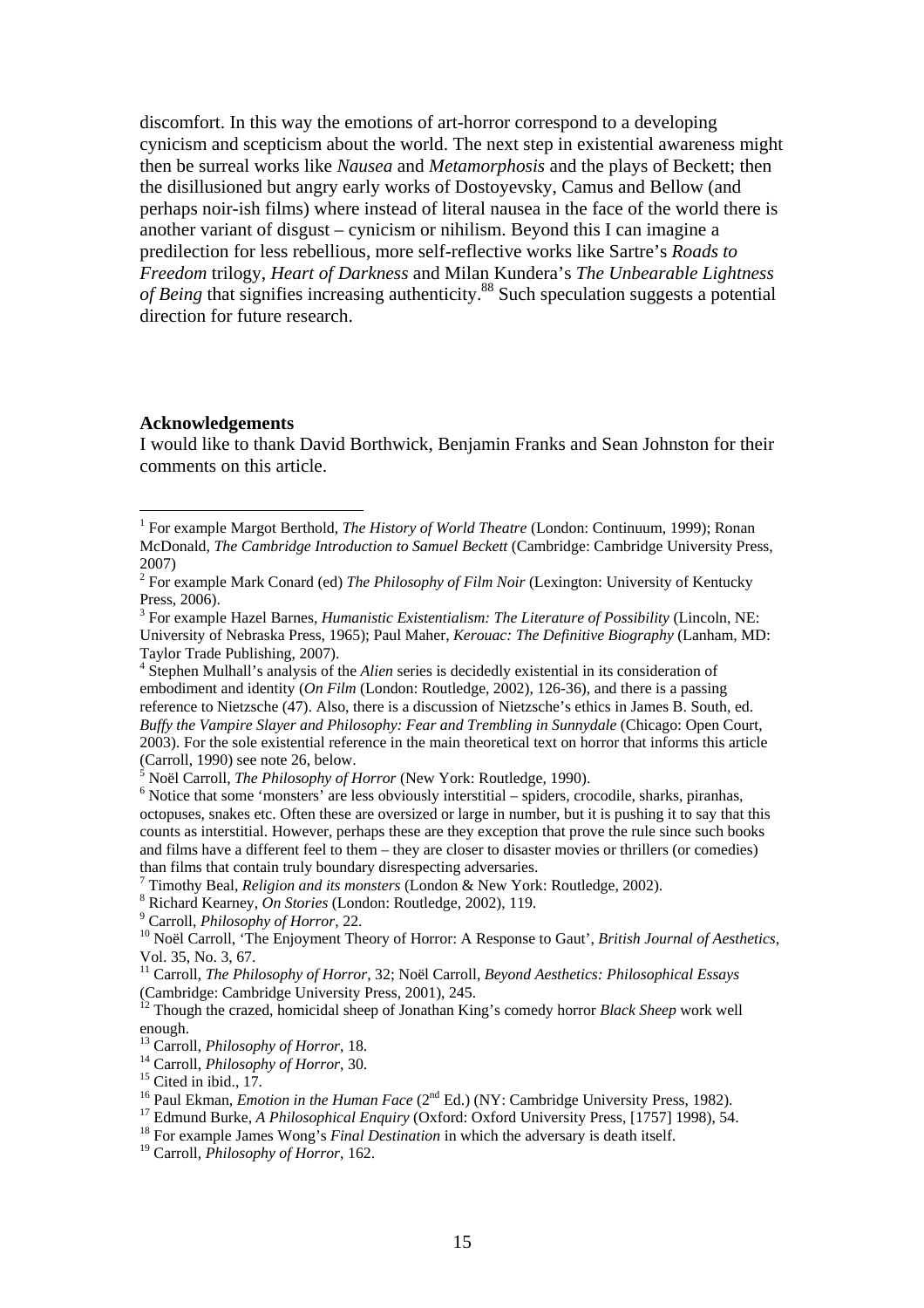(p.220), and a scene in *Buffy the Vampire Slayer* where the character Angel is seen reading the book (*Lover's Walk*, Season 3). In this latter case *Nausea* is probably used to signify that Angel is a lonely

<sup>24</sup> Bernd Jager, 'Sartre's Anthropology: A philosophical Reflection on Sartre's *La Nausee*' in *The Philosophy of Jean-Paul Sartre*, ed. P. A. Schilpp (La sale, Illinois: Open Court, 1981), 485.

<sup>25</sup> Jean-Paul Sartre, *Nausea*, trans. Robert Baldick (London: Penguin), 179.<br><sup>26</sup> Ibid., 221-222.<br><sup>27</sup> Ibid., 179-180.<br><sup>28</sup> Ibid., 183.<br><sup>29</sup> Ibid., 183.

<sup>30</sup> Ibid., 144. Animated yet disembodied hands are immensely ghoulish, clearly interstitial, and common in horror narratives (for instance *The Evil Dead II* and Oliver Stone's *The Hand*).

<sup>31</sup> Ibid., 22.<br><sup>32</sup> Ibid., 192.<br><sup>33</sup> Ronald Aronson, *Jean-Paul Sartre – Philosophy in the World* (London: Verso, 1980), 65.<br><sup>34</sup> Sartre, *Nausea*, 193.<br><sup>35</sup> Jean-Paul Sartre, *Being and Nothingness*, trans. H. Barnes (N

[1956] 1966), 765-784.<br><sup>36</sup> Ibid., 779.<br><sup>37</sup> Ibid., 773.<br><sup>38</sup> Ibid., 771.<br><sup>39</sup> Ibid., 774.

<sup>40</sup> Ibid.<br><sup>41</sup> Ibid., 776.<br><sup>42</sup> Rather like Kierkegaard's dizziness before the abyss of infinitude. The synthesis of the finite and the infinite does not just present itself passively, but in the mix we find that the individual wants to look down. 'Anxiety is the dizziness of freedom', a freedom in part self-chosen, but also a freedom that the developing individual bulks from, 'laying hold of finiteness to support itself.' (*The Concept of Anxiety*, trans. Hong & Hong (Princeton: Princeton University Press, 1980), 61) Presumably something similar can happen to cope with nausea; the individual lays hold of some form of bad faith to steady herself in the face of the ontological precariousness of freedom. 43 Sartre, *Being and Nothingness*, 777. In *Nausea* he describes 'the sugary taste of the air at the back of

my throat.' (35)<br><sup>44</sup> Ibid.<br><sup>45</sup> Ibid., 778.<br><sup>46</sup> Ibid.<br><sup>47</sup> Sartre, *Nausea*, 143.<br><sup>48</sup> Jager, *Sartre's Anthropology*, 478.<br><sup>49</sup> Sartre. *Being and Nothingness*, 777.

<sup>50</sup> For example, Kierkegaard, *The Concept of Anxiety*; Sigmund Freud, *Inhibitions, Symptoms and Anxiety*, trans. Alex Strachy (London: Hogarth Press, [1919] 1961); Martin Heidegger, *Being and Nothingness*, trans. Robinson and Macquarrie (Oxford: Blackwell, [1927] 1990); Karen Horney, *New Ways in Psychoanalysis* (New York: Norton, 1966); Paul Tillich, *The Courage to Be* (London and Glasgow: Fontana, [1952] 1962).<br>
<sup>51</sup> For example, Kierkegaard, *Concept of Anxiety*; Tillich, *Courage to Be*.<br>
<sup>52</sup> Stephen Mulhall, *Heidegger and Being and Time* (London: Routledge, 1996).<br>
<sup>53</sup> David Cooper, *Existent* 

from a feeling of strangeness, of not quite belonging to the world ... he says all human beings share this to some extent. The child feels that his parents are pretenders; his real father is elsewhere and will someday come to claim him. (Ibid, 24)<br><sup>55</sup> Albert Camus, *The Myth of Sisyphus* (London: Penguin, 1975),<br><sup>56</sup> Thomas Nagel, *The View from Nowhere* (Oxford: Oxford University Press, 1986), 228.

<sup>&</sup>lt;sup>20</sup> 'An existential grasping of our facticity is Nausea, and the existential apprehension of our freedom is anxiety.' (Sartre, 1985: 133)

<sup>&</sup>lt;sup>21</sup> Carroll, *Philosophy of Horror*, 32.<br><sup>22</sup> Horror writer John Halkin wrote a series of books in the 1980s called, in turn, *Slither*, *Slime* and *Squelch*. 23 Two places where *Nausea* and art-horror have been juxtaposed are a brief footnote in Carroll's book